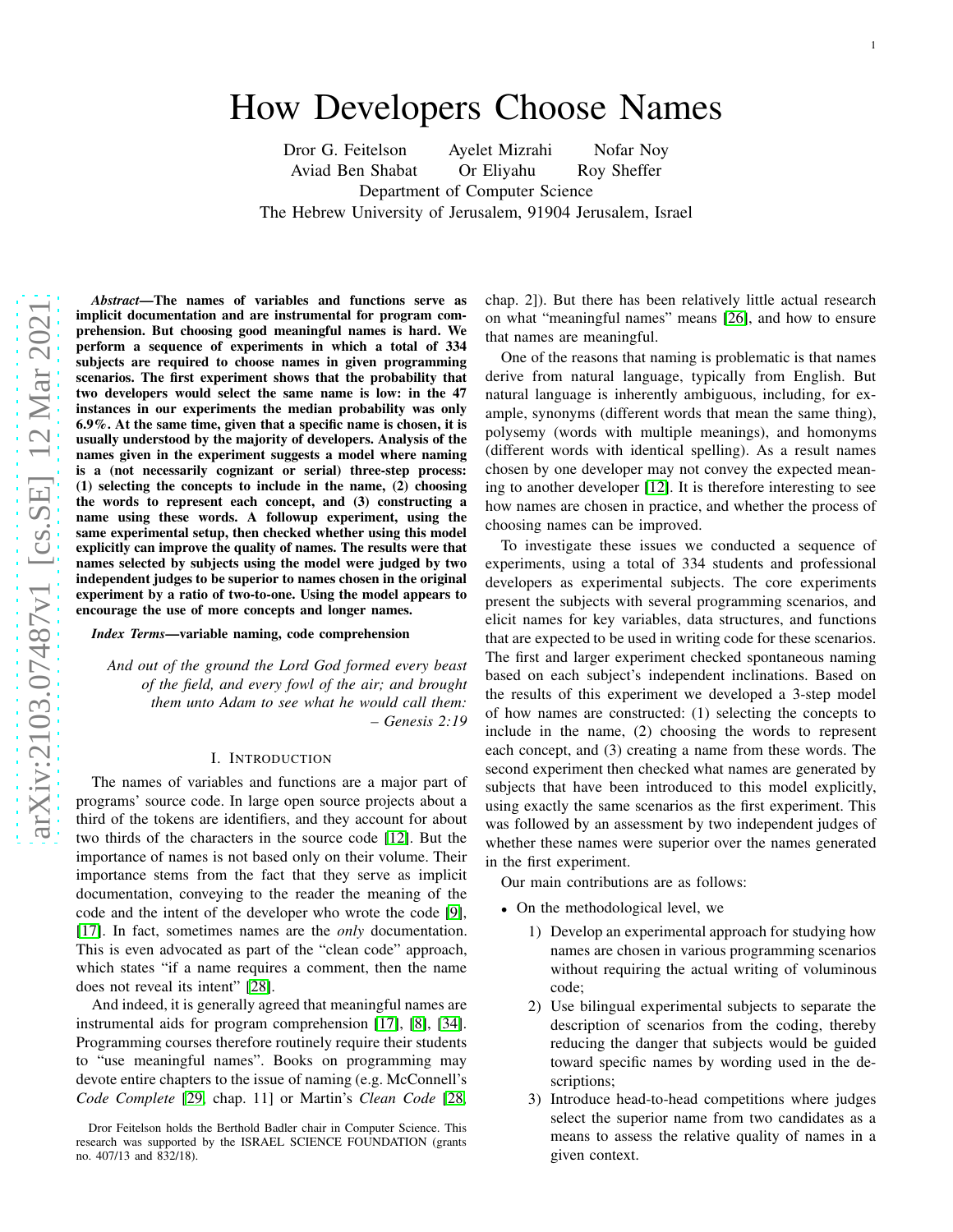- In terms of empirical results, we
	- 1) Show that developers are indeed strongly influenced by the description of a scenario when they choose names in the context of that scenario;
	- 2) Show that the probability that two developers would choose the same name in the same situation is typically very low;
	- 3) Find that experienced developers tend to use longer names composed of more words;
	- 4) Characterize the structure of names and suggest a 3-step model that could explain how they are constructed.
- Finally, regarding practical implications, we
	- 1) Demonstrate that developers can use the model of name construction to guide the process of choosing names;
	- 2) Find that names chosen using the model tend to contain more concepts, and are judged to be superior by a ratio of two-to-one.

## II. RELATED WORK

Practically all programming guidelines and textbooks state that variables should be given "meaningful names". But spoken language is ambiguous, and people may use different words to refer to the same concepts and operations. Furnas et al. studied spontaneous word choice for the commands of an interactive system, and found the variability to be surprisingly high: in every case two people favored the same term with a probability of less than 0.2 [\[16\]](#page-14-6). In a related vein, Hindle et al. show that the vocabularies of different projects tend to be more diverse than the commonly used vocabulary in natural language [\[20\]](#page-14-7). We perform an experiment similar to that of Furnas for variable and function names in code, and show that high variability exists in this context too. To the best of our knowledge such a study has not been performed before. We also introduce a novel methodology, where the description of the context is given in a different language (Hebrew) so as to reduce the effect on subjects.

Several studies have shown the importance of good names. Rilling and Klemola show that code fragments with high identifier density may act as "comprehension bottlenecks" [\[32\]](#page-14-8). Osman et al. demonstrated that names are crucial for understanding UML diagrams—without them there is no clue of what the different classes actually do [\[30\]](#page-14-9). Haiduc et al. found that when summarizing code, developers tend to include in the summary practically all the terms that appear in method names, and the vast majority of terms in parameter types [\[18\]](#page-14-10). In an ethnographic study, Salviulo and Scanniello found that experienced developers prefer to rely on variable names rather than on comments for comprehension and maintenance [\[34\]](#page-14-3).

Conversely, some studies have shown the detrimental effects of bad names. Butler et al. found that flawed identifier names are associated with low quality code [\[10\]](#page-13-2). Arnaoudova et al. introduced the notion of "linguistic antipatterns" where names are misleading [\[3\]](#page-13-3). Problematic situations include mismatch of type, number, or behavior (e.g. a 'set' method that returns a value). Avidan and Feitelson have shown that misleading

identifier names are worse than meaningless names like consecutive letters of the alphabet, as they may lead to errors in program comprehension [\[4\]](#page-13-4). These results emphasize the importance of identifier naming, and indicate that guidance on naming identifiers may be beneficial.

Perhaps the most studied aspect of variable names is their length, and in particular the possible use of abbreviations. Binkley et al. suggest that long names tax memory, so a limited length and a limited vocabulary are preferable [\[7\]](#page-13-5). Interestingly, even single-letter names may convey meaning, provided the right letter is chosen [\[5\]](#page-13-6), [\[40\]](#page-14-11). Several studies have found that abbreviations do not have a significant effect. Lawrie et al. found that in many cases abbreviations are just as understandable as longer names [\[24\]](#page-14-12). Scanniello et al. showed that full names did not help novice programmers find and fix faults [\[35\]](#page-14-13). However, other studies claimed that abbreviations are detrimental to comprehension. Takang et al. find that full names are better than abbreviations [\[41\]](#page-14-14), and Hofmeister et al. and Schankin et al. claim that comprehension is faster with full and descriptive names [\[21\]](#page-14-15), [\[36\]](#page-14-16).

Turning to suggestions for improving variable names, Caprile and Tonella suggest standardization of variable names using a lexicon of concepts and syntactic rules for arranging them [\[11\]](#page-13-7). Deißenböck and Pizka stress the need for concise and consistent naming [\[12\]](#page-14-0). Binkley et al. suggest rules for enhancing the information expressed by field names [\[6\]](#page-13-8). Such approaches can mesh nicely with our model of name construction.

The possibility of tool support for selecting names has also been discussed. Allamanis et al. noted that automatic suggestion of function or class names is harder than suggesting variable names, because of the need to describe abstract functionality [\[1\]](#page-13-9). Conversely, Liu et al. have shown that in many cases the contents of the body of a function can be used to construct a good function name [\[27\]](#page-14-17). Raychev used machine learning on "big code" to predict variable names, achieving 62% accuracy [\[31\]](#page-14-18), and Alon et al. exploit the code structure to predict method names [\[2\]](#page-13-10). Our focus, in contradistinction, is on helping developers think about naming.

At a deeper level of analysis, it is very interesting to consider the interaction between code comprehension and cognitive processes in the brain [\[26\]](#page-14-5), [\[39\]](#page-14-19). Brooks has theorized that names support top-down comprehension based on forming hypotheses regarding what the code does [\[9\]](#page-13-0). Groundbreaking work by Siegmund et al. using fMRI brain imaging has shown that understanding source code activates parts of the brain related to language processing [\[37\]](#page-14-20). In later work, Siegmund et al. found evidence for using semantic chunking when performing bottom-up comprehension tasks [\[38\]](#page-14-21). Fakhoury et al. combined the fNIRS brain-imaging technique with eye tracking to show that linguistic anti-patterns in the code correlate with cognitive load as measured directly in the brain [\[13\]](#page-14-22). Works like these contribute significantly to our understanding and appreciation of the importance of naming.

## III. EXPERIMENT ON NAME SELECTION

Our general goal is to better understand the issue of meaningful names and their role in program comprehension. This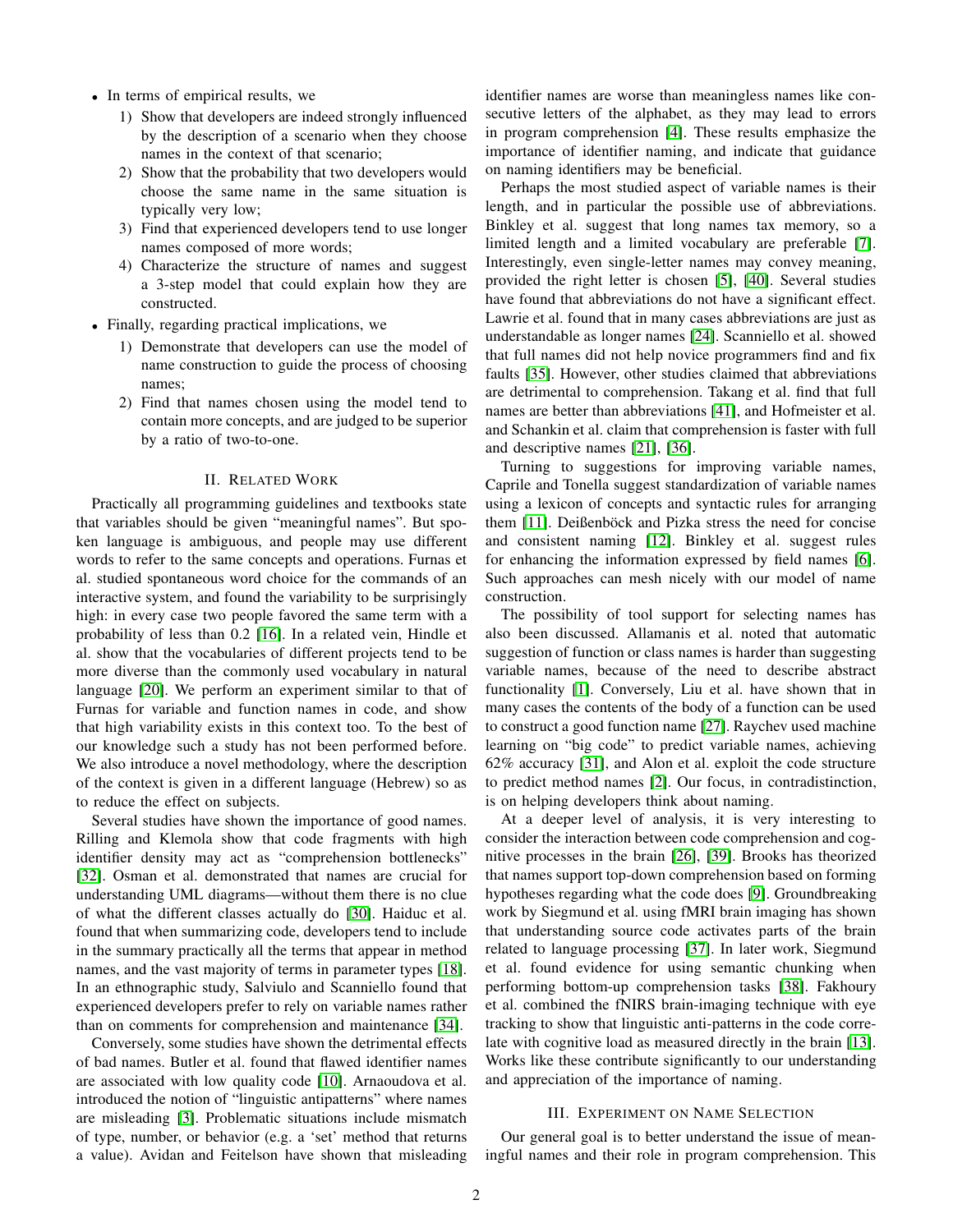starts with basic science: understanding how names are formed as part of understanding why naming is hard and sometimes problematic. Our first experiment concerns how developers choose names. It employs a survey, given to professional developers and computer science students, to see what names they choose in various scenarios, and how they understand given names.

## *A. Research Questions*

We concretize the above focus using the following research questions:

<span id="page-2-3"></span>RQ1) What is the probability that different developers will select the same name in the same scenario?

To answer this question, we also need to consider two sub-questions:

- <span id="page-2-0"></span>RQ1.1) Is name choice affected by the wording used in the description of the scenario?
- <span id="page-2-2"></span>RQ1.2) Is name choice affected by demographics (e.g. experience or sex)?
- <span id="page-2-4"></span><span id="page-2-1"></span>RQ2) How well do developers understand names chosen by others?
- RQ3) What is the structure of chosen names? In particular, what is the distribution of name lengths, and to what degree are multi-word phrases used?

#### *B. Methodology*

We use a survey on the Internet to present scenarios and ask how relevant constructs would be named or how named constructs are understood. This is an unusual experiment because we are primarily interested in the variability between subjects.

*1) Survey Structure:* The survey was structured as a sequence of independent scenarios. Each scenario lays out a situation or a problem, followed by several focused questions. Question types include:

- Suggest a name for a variable, constant, or data structure (16 questions).
- Suggest a signature for a function, including its name and its parameters (5 questions).
- Interpret a given variable or function parameter name (9 questions).
- Interpret a given function signature (6 questions). In some cases this included writing a line of pseudo-code to remove ambiguity.

A major problem in studying spontaneous naming is that the description of the context and the question itself necessarily use words. Being exposed to these words makes then more accessible, and therefore subjects will tend to use words from the description in the names they create. Thus providing the description undermines the spontaneity we are trying to characterize.

We reduce the accessibility problem by using multilingual subjects. In particular, our subjects are typically native Hebrew speakers who are also fluent in English. We can then provide the description in Hebrew, and this is expected to have a much smaller effect on the names chosen in English (which is universally used in programming). As a control other subjects are given the description in English, to establish whether the accessibility effect indeed exists.

In all, 11 scenarios were defined, most of them including 3– 6 questions. 8 of the scenarios had both Hebrew and English versions (see brief synopsis in Table [I\)](#page-6-0). The 3 scenarios that had only a Hebrew version did not require respondents to produce names, but asked only about their understanding of given names. 2 of the multi-version scenarios had 2 separate English versions in addition to the Hebrew version, using different wording in English. In total 121 questions were needed for all the versions of all the questions. All experimental materials, including a full listing of the survey questions, are available for additional study and reproduction (see link at end).

*2) Survey Execution:* The survey was conducted using the Qualtrics web-based platform. Subjects were presented with 6 randomly selected scenarios in a random order. For each scenario, one version was selected at random; thus no subject saw multiple versions of the same scenario. No personally identifying data was collected. None of the questions were compulsory; respondents could skip questions or stop without completing the survey. In such cases, we use only the part that was completed.

The survey was conducted in May 2018 in two phases: first with professional developers and then with students. Developers were recruited via personal contacts with colleagues in the high-tech industry and requesting them to propagate it. Students were recruited in student labs by handing out the link to the survey together with a chocolate treat. Altogether, 234 respondents answered at least one question.

The survey started with a few demographic questions. 75% of the respondents were male, and 25% female. The most common ages were in the range 24–27, but the mean age was 27.9 years. Experience ranged from 0 to 29 years, with an average of 5.8 years. 70% identified themselves as students in computer science or engineering.

*3) Analysis of Results:* Importantly, the survey questions were open text and not multiple-choice, so as to give respondents the opportunity to select names and express themselves. This makes the analysis of the results much harder, as we need to identify cases where different responses actually mean the same thing. We automated part of this process, but much of the analysis required going over the responses manually.

In order to compare names, we use a normalization procedure. First, we identify suspicious cases and divert them for manual inspection. We define suspicious names as

• having more that 30 characters.

• containing non alphanumeric or underscore characters. In many cases, suspicious names were indeed not names but comments by the experimental subjects (such as "I don't know what to do here"). Such answers were removed from further

Second, names were normalized to lower case with words separated by \_. The normalization first partitions the name into a sequence of words, using a regular expression that recognizes camelCase and a variety of separators  $(-, \_, \_,$ and white space). Each word is then converted to lowercase. Finally the words are rejoined using \_. Then names with a

consideration.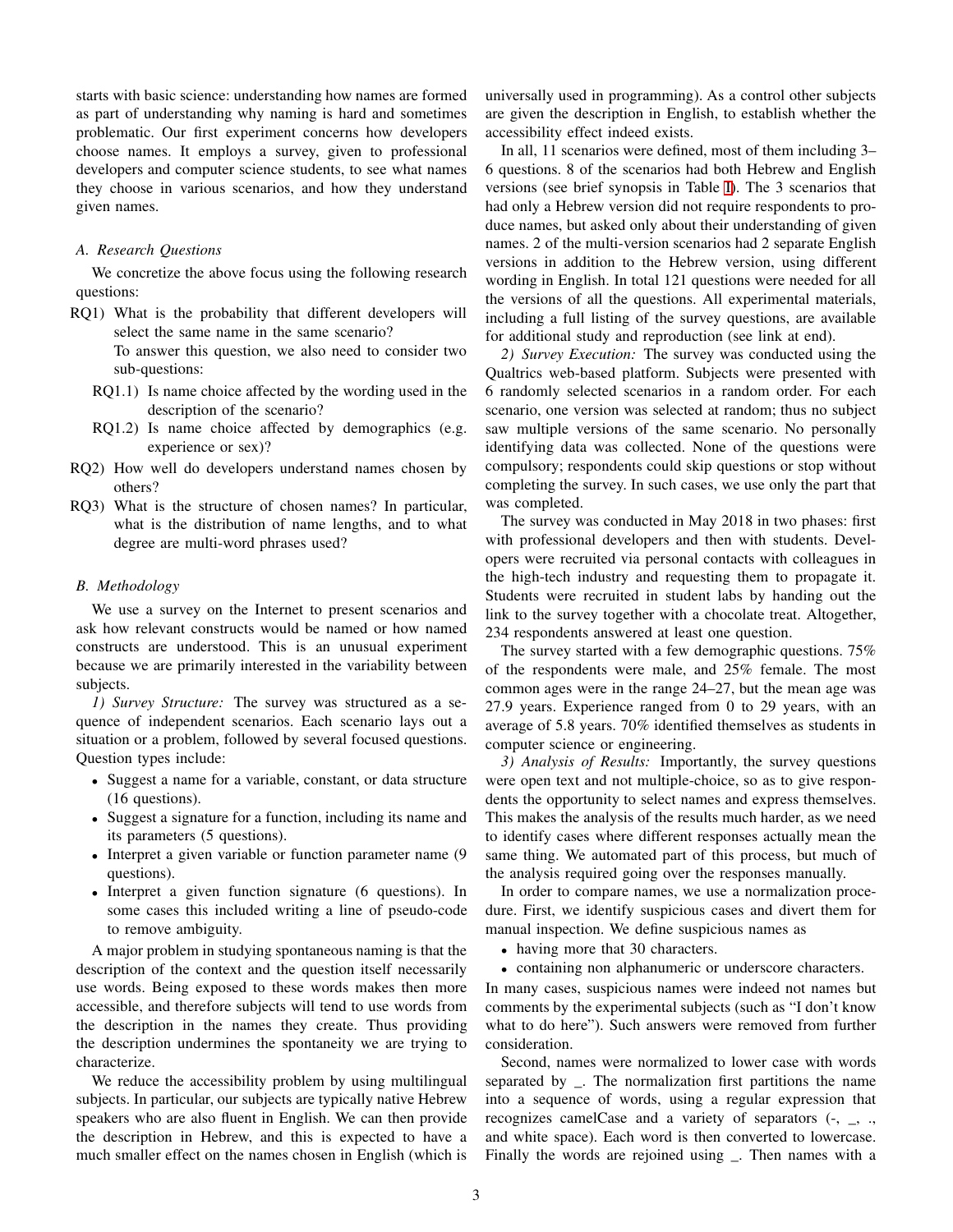

<span id="page-3-0"></span>Figure 1. Choice of words for expressing the concept of "benefit" when the description was in English and explicitly used "benefit", as opposed to a Hebrew description that used the word "pinuk". Variations on the same word (spelling or plurality) are shown together. "None" means that the concept was not represented in the name.

Levenshtein distance  $\leq 2$  are identified. This means that one name can be transformed into the other by up to 2 single-letter edits (insertion, deletion, or substitution) [\[25\]](#page-14-23). This allows us to avoid variability that actually reflects only spelling errors, e.g. if someone wrote "bord" instead of "board". All such corrections were verified manually.

Questions about function signatures were handled similarly. We use a regular expression for identifying a general C-like function signature (optional return type, name, and parentheses with a comma-separated list of arguments). Each name is then displayed interactively to the analyst to identify its meaning relative to the question. This step is necessary for function parameters because experimental subjects may present the parameters in arbitrary order. The answers are remembered in case the same parameter name is used again later.

The hardest questions to analyze are those that require the experimental subjects to say what they think some name means. These answers were clustered based on our best understanding into clusters of answers that essentially say the same. In order to ensure that our classification is not too subjective, we recruited an external analyst to check a sample of the classifications. In nearly all cases, there was agreement.

# *C. Results*

As noted, our survey included 121 questions answered by 234 subjects (each answering only a subset), in many cases leading to a wide distribution of results. We cannot show all of these results here. Rather, we focus on the main trends and on interesting examples. The full raw results are available as part of the experimental materials.

<span id="page-3-1"></span>*1) The Effect of Accessibility:* Many of the questions involved choosing names for variables, data structures, or functions. As noted above, a potential problem with studying this is the possibility of an accessibility effect: by describing the scenario in which a name needs to be chosen, we expose the subjects to specific words that are candidates for being used in the name. To check this effect and answer [RQ1.1](#page-2-0) we used bilingual subjects, and provided some of them with a description in Hebrew rather than in English.

An example of the results obtained is shown in Fig. [1.](#page-3-0) The scenario was the calculation of benefits accrued by using a credit card, where a point is awarded for each 2000 Shekels charged up to a maximum of 4 points per month. Three of the questions were to name a function used to determine whether a customer has additional benefit points available this month, to name a variable storing the number of benefits available, and to name the constant 4. The names suggested in each case were varied, but most of them contained the concept of "benefits". When presented with an English description, practically all the subjects actually used the word "benefit". The Hebrew description used the word "pinuk", and this transliteration or the translation to "treat" were the most common words used. But subjects also used "gift", "benefit", "bonus", and some other terms.

Another example is shown in Fig. [2.](#page-4-0) In this case the scenario was a mouse looking for cheese in a maze, and the question was to name the data structure representing the maze. This time two separate English descriptions were used: one using the word "maze", and the other using "labyrinth". The results show a strong accessibility effect, including when the descriptions was in Hebrew, where the Hebrew word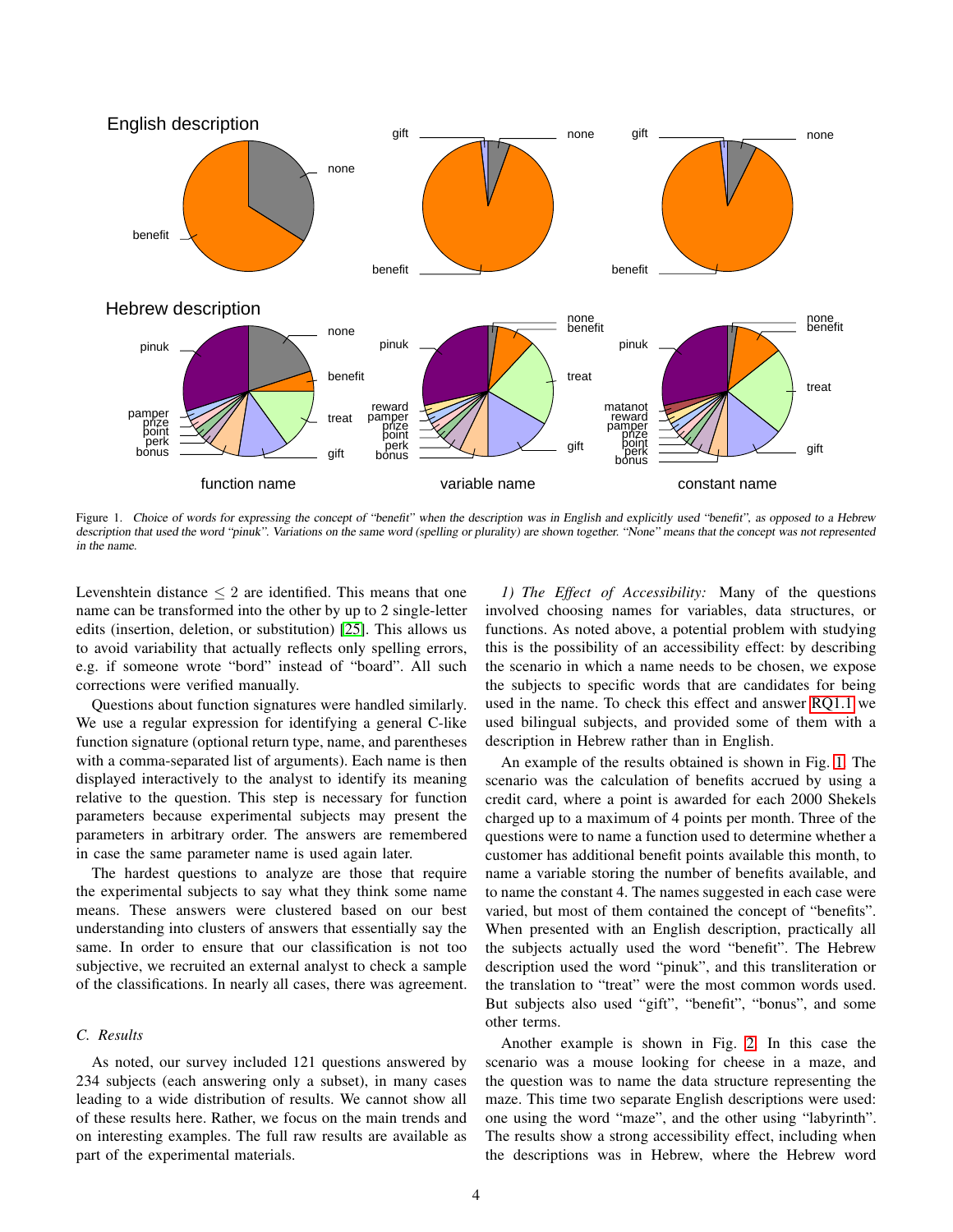

<span id="page-4-0"></span>Figure 2. Choice of words used in naming <sup>a</sup> data structure describing <sup>a</sup> maze when the English description used "maze" or "labyrinth", and when the description was given in Hebrew using "mavoh". Variations on the same word (spelling or plurality) are shown together. Words not related to the maze (e.g. "descriptor") are excluded.



<span id="page-4-1"></span>Figure 3. Distributions of the number of different words used for the main concept when naming variables.

"mavoh" was nearly universally translated to "maze". The most diverse results were obtained for the English description using "labyrinth", including quite a few subjects who chose to simplify and use "maze".

In other cases the differences were not as extreme as in these two cases. The distributions of the number of different words used for the main concept in the 36 questions on naming variables are shown in Fig. [3.](#page-4-1) Comparing the equivalent Hebrew and English questions, in 9 cases responses to the Hebrew one used more different words, in 4 cases the English version led to using more words, in 2 cases the same number was used, and in 1 the results were mixed (there were 2 English versions, and the Hebrew result was in the middle). Thus the Hebrew descriptions indeed typically led to a larger diversity in word choice, or conversely, the English descriptions led to more focus on fewer words. We conclude that accessibility may be an issue, and using Hebrew descriptions (or another foreign language) may reduce this effect.

*2) Name Structure and Length:* Names are often formed be combining multiple words. Moreover, an empirical study performed by Holzmann identified a trend where function and variable names are becoming longer [\[22\]](#page-14-24). To answer [RQ3,](#page-2-1) we now characterize the given names in terms of their structure.

The distribution of the name lengths is shown in Fig. [4.](#page-4-2) Function names tend to be slightly longer than variable names (2.43 characters longer on average, p<0.0001 using t test). The distribution of variable name lengths is bimodal. Names that are composed of one word are typically 4–5 characters long,



<span id="page-4-2"></span>Figure 4. Histogram of name lengths for variables and functions. Underscores separating words are not counted.

and rarely exceed 9 characters. Names that are composed of 2 or more words are typically 8–16 characters long. Longer names are typically composed of 3 or more words.

As indicated in the figure, the vast majority of names given were composed of multiple words (78% of variable names and 89% of function names). This also reflects the number of different concepts included in names, which is discussed later.

RO1.2 concerned the interesting question of whether demographic variables interact with name lengths. We first checked the effect of experience. Following Falessi et al. [\[14\]](#page-14-25) this was not a simple classification into students and professionals; rather, we define experienced developers to be those with at least 5 years work experience (even if they are currently also students), and inexperienced ones to be 1st or 2nd year BSc students provided they have at most 2 years experience. In our dataset, there were 100 experienced developers according to this definition, 43 inexperienced students, and 75 participants that fell in between (an additional 12 did not provide all the required data).

Fig. [5](#page-5-0) shows the distributions of name lengths chosen by inexperienced vs. experienced developers. The result is that the distribution of names chosen by experienced developers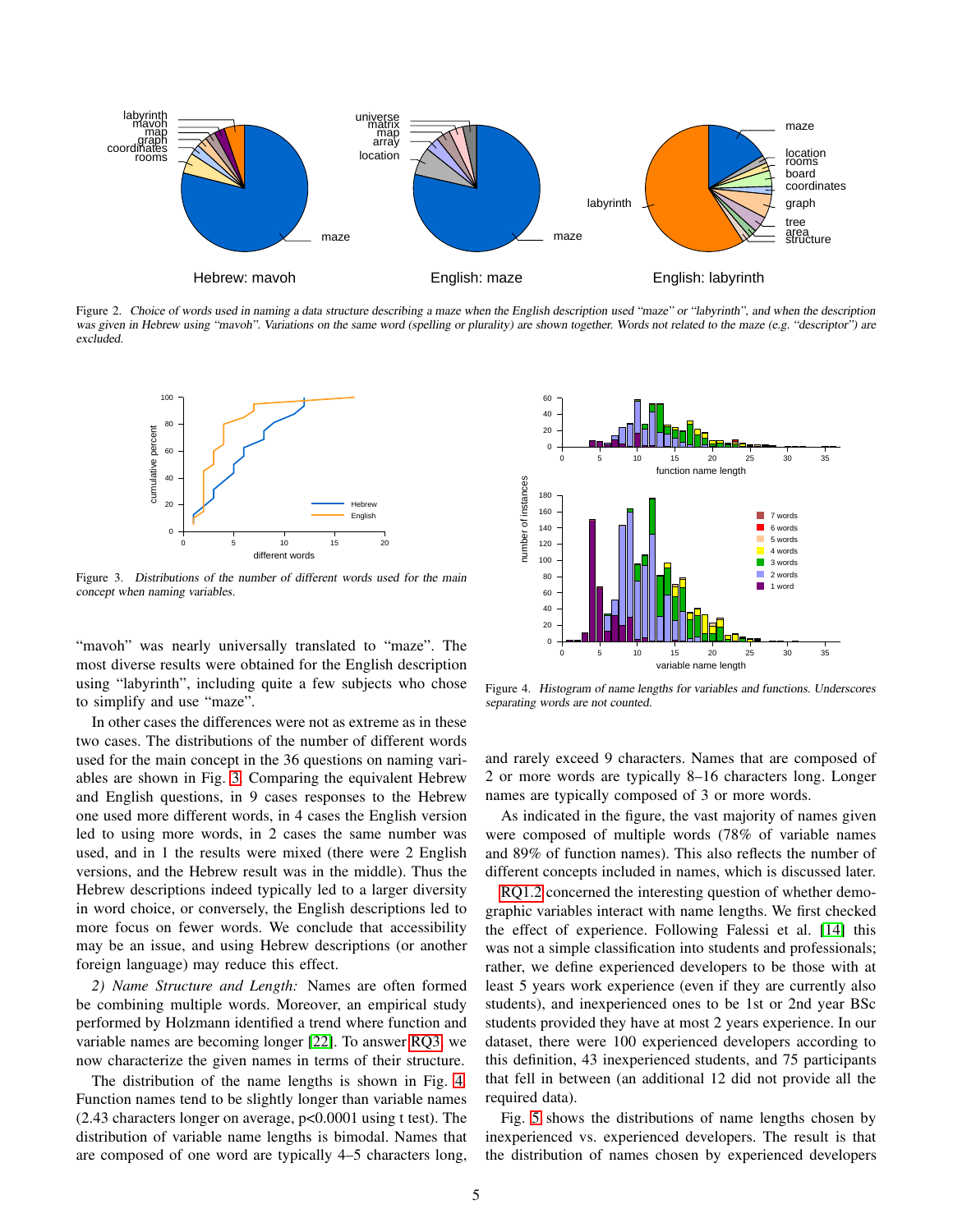

<span id="page-5-0"></span>Figure 5. The cumulative distribution of name lengths given by inexperienced and experienced developers. N refers to the number of names given.

dominates the distribution of names chosen by inexperienced students. This means that for every name length, the probability for experienced developers to use a name of this length or more is higher than the corresponding probability for inexperienced ones. The difference is that on average experienced developers use names that are 1.75 characters longer (p<0.0001 using t test). This difference is largely the result of experienced developers using names with more words (and by implication, more concepts): 26.2% of the names by inexperienced developers have only 1 word and the average length is 2.03 words, as opposed to only 16.7% and 2.29 words for experienced ones.

We also checked the effect of sex, and found no difference in the lengths of names given by males and females: the distributions of name lengths given by the two sexes were practically on top of each other.

*3) The Probability of Using the Same Name:* The results in Sect. [III-C1](#page-3-1) above are actually more about the naming of concepts than the naming of variables. Variable and function names tend to be more varied than the words used to denote a concept, for two reasons. First, there can be variations on using the same word, such as using it in the singular or in plural. Second, variable and function names are often actually multiword phrases, and these components can be strung together in different ways. As a result, complete names given by different subjects are often unique.

We now return to RO1. Table [I](#page-6-0) summarizes the results regarding the variability of names. The distribution of names given as answers to a given question can be characterized by two related attributes:

- *diversity*: the degree to which they are diverse. The number of different names is shown in column *dif*. The diversity is defined by normalizing this by the total number of responses received (column *div*).
- *focus*: The degree to which names are focused. Column *max* gives the number of times that the most popular name was used. The fraction of responses that used the same most popular name is shown in column *Pmax*.

Fig. [6](#page-5-1) shows the distribution of the diversity and focus. We use the results of only the Hebrew versions of questions, to reduce the accessibility effect. As can be seen, in 80% of the questions the most popular name was used in only 5-20% of the answers. And in half of the questions the number of different names given was equivalent to at least 3/4 of the



<span id="page-5-1"></span>Figure 6. Cumulative distribution of focus and diversity of names given in the Hebrew questions.

number of answers. As may be expected, focus and diversity are inversely correlated (Pearson correlation of −0.817 on 21 Hebrew questions).

The final column of Table [I](#page-6-0) estimates the probability of two developers to use the same name (answering [RQ1\)](#page-2-3). Note that this is not the probability that any other respondent happened to give the same name, as this obviously depends on the number of respondents (the birthday paradox). Rather, we are interested in the probability that a specific developer reading the code would have chosen the same name as the specific developer who wrote it in the first place. Assuming we observe  $k$  distinct names, and using the relative popularity of name  $i$  as an estimate for the probability of choosing it  $p_i$ , the probability of two developers choosing the same name is simply<sup>[1](#page-5-2)</sup>

$$
P2hit = \sum_{i=1}^{k} p_i^2 \tag{1}
$$

In our results this ranges from 2.5% to 64.6%, with a median of 6.9%.

*4) Understanding Names:* As opposed to active naming, which often led to very diverse results as reported above, interpreting given names led to more uniform results. This answers [RQ2.](#page-2-4) In these questions respondents were asked to interpret given names, function signatures, or function parameters. In most cases nearly all of them agreed on the meaning. However, they sometimes differed regarding technical details. The results are shown in Table [II.](#page-7-0)

As an example, we asked about the function pay(hours, rate) in a factory setting. The consensus was that this refers to paying for work done. But 49 thought that it calculates the sum to pay, while 36 others thought it actually transfers the funds. Only one mentioned both possibilities, and one came up with a third possible meaning, suggesting that the function defines an employee's rate and required hours.

Another example concerned the function arrangeFilesBy-Name(files). When asked what the function does, 98 of 100 agreed that it sorts a list of files, with 72 saying it is ordered lexicographically, and 10 specifying ascending order. When asked about the role of the parameter, all but one agreed that it represents the files to sort. But when asked about the expected

<span id="page-5-2"></span><sup>&</sup>lt;sup>1</sup>The same formula is used in similar circumstances in other fields, to wit the Simpson diversity index in ecology, where  $p_i$  represents the proportional abundance of species  $i$ , and the Harfindahl Index measuring market concentration, where  $p_i$  is the market share of firm i.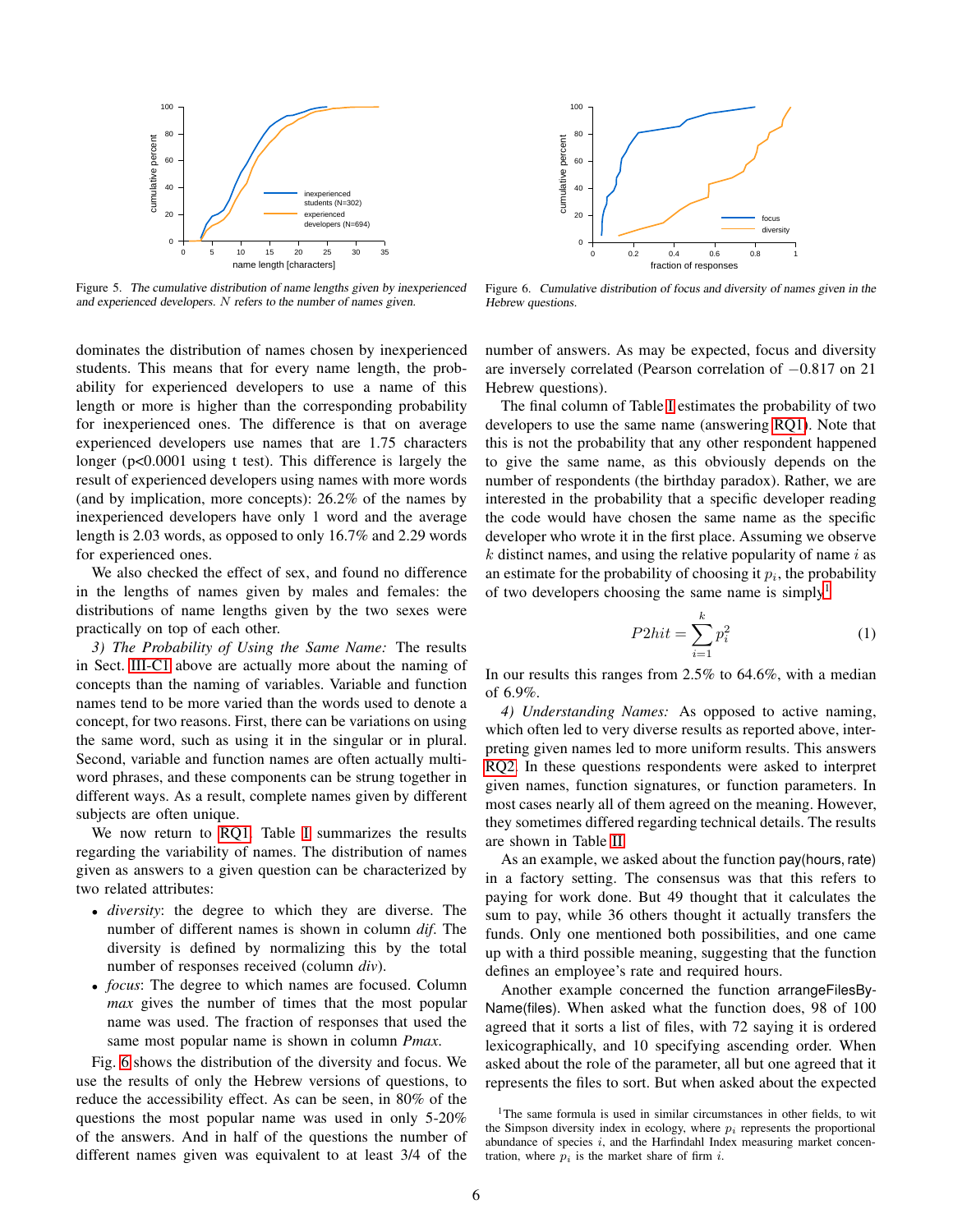## Table I

<span id="page-6-0"></span>

| Results of name reuse in all versions of questions concerned with giving names. Note that these results are for the complete names, not for concepts. $N$ : number |
|--------------------------------------------------------------------------------------------------------------------------------------------------------------------|
| of answers to this question version; dif: number of different names given; div=dif/N: diversity of names; max: maximal answers giving the same name;               |
| Pmax=max/N: probability of most popular name (focus); P2hit: probability of two respondents using the same name.                                                   |

| Scenario    | <i><u><b>Ouestion</b></u></i>                                    | Version         | $\overline{N}$ | dif     | div            | max                 | Pmax           | P <sub>2</sub> hit |
|-------------|------------------------------------------------------------------|-----------------|----------------|---------|----------------|---------------------|----------------|--------------------|
| benefits    | function checking if balance of benefits is positive             | Eng             | 54             | 38      | 0.703          | 8                   | 0.148          | 0.0459             |
| card        |                                                                  | Heb             | 41             | 40      | 0.975          | 2                   | 0.048          | 0.0255             |
|             | constant with value 4 (max benefits per month)                   | Eng             | 55             | 26      | 0.472          | 14                  | 0.254          | 0.1266             |
|             |                                                                  | Heb             | 44             | 35      | 0.795          | 3                   | 0.068          | 0.0340             |
|             | constant with value 2000 (shekels per benefits point)            | Eng             | 55             | 45      | 0.818          | 5                   | 0.090          | 0.0300             |
|             |                                                                  | Heb             | 44             | 42      | 0.954          | $\mathfrak{2}$      | 0.045          | 0.0247             |
|             | variable with entitled benefits this month                       | Eng             | 55             | 44      | 0.800          | 3                   | 0.054          | 0.0267             |
|             |                                                                  | Heb             | 44             | 41      | 0.931          | $\overline{2}$      | 0.045          | 0.0258             |
| elevator    | variable with requested floor                                    | Eng             | 41             | 26      | 0.634          | $\overline{6}$      | 0.146          | 0.0577             |
|             |                                                                  | Heb             | 49             | 28      | 0.571          | 8                   | 0.163          | 0.0645             |
|             | variable with current elevator location                          | Eng             | 41             | 17      | 0.414          | 21                  | 0.512          | 0.2861             |
|             |                                                                  | Heb             | 49             | 19      | 0.387          | 21                  | 0.428          | 0.2161             |
|             | variable with number of floors to move                           | Eng             | 41             | 29      | 0.707          | 5                   | 0.121          | 0.0505             |
|             |                                                                  | Heb             | 49             | 37      | 0.755          | 5                   | 0.102          | 0.0362             |
|             | variable with state of elevator doors                            | Eng             | 40             | 18      | 0.450          | 12                  | 0.300          | 0.1312             |
|             |                                                                  | Heb             | 49             | 17      | 0.346          | 11                  | 0.224          | 0.1303             |
| file        | function checking if there is enough disk space to extend a file | Eng             | 44             | 35      | 0.795          | $\overline{4}$      | 0.090          | 0.0361             |
| system      |                                                                  | Heb             | 54             | 47      | 0.870          | 3                   | 0.055          | 0.0240             |
|             | field in file object describing file size                        | Eng             | 44             | 11      | 0.250          | 21                  | 0.477          | 0.3336             |
|             |                                                                  | Heb             | 56             | 7       | 0.125          | 26                  | 0.464          | 0.4164             |
| bubble      | constant specifying work hours per week                          | Eng             | 42             | 36      | 0.857          | 3                   | 0.071          | 0.0328             |
| gum         |                                                                  | Heb             | 43             | 35      | 0.813          | 5                   | 0.116          | 0.0416             |
| factory     | variable holding hourly wage during overtime                     | Eng             | 42             | 24      | 0.571          | 10                  | 0.238          | 0.0941             |
|             |                                                                  | Heb             | 43             | 37      | 0.860          | 3                   | 0.069          | 0.0319             |
| ice cream   | function calculating how many sandwiches can be produced         | Eng             | 41             | 36      | 0.878          | $\overline{2}$      | 0.048          | 0.0303             |
| sandwich    |                                                                  | Heb             | 47             | 44      | 0.936          | $\overline{c}$      | 0.042          | 0.0239             |
| maze        | variable with location of the cheese today                       | Eng-maze        | 27             | 18      | 0.666          | 8                   | 0.296          | 0.1193             |
|             |                                                                  | Eng-labyrinth   | 44             | 20      | 0.454          | 13                  | 0.295          | 0.1363             |
|             |                                                                  | Heb             | 35             | 24      | 0.685          | 5                   | 0.142          | 0.0628             |
|             | data structure tracking where the mouse has visited              | Eng-maze        | 27             | 13      | 0.481          | 9                   | 0.333          | 0.1550             |
|             |                                                                  | Eng-labyrinth   | 43             | 21      | 0.488          | 13                  | 0.302          | 0.1346             |
|             |                                                                  | Heb             | 35             | 26      | 0.742          | $\tau$              | 0.200          | 0.0693             |
|             | data structure describing the maze                               | Eng-maze        | 27             | 10      | 0.370          | 17<br>21            | 0.629          | 0.4128             |
|             |                                                                  | Eng-labyrinth   | 43<br>35       | 16<br>8 | 0.372<br>0.228 | 28                  | 0.488<br>0.800 | 0.2742<br>0.6457   |
|             | function calculating game's difficulty level                     | Heb             | 45             | 25      | 0.555          | 8                   | 0.177          | 0.0706             |
| mine-       |                                                                  | Eng<br>Heb      | 52             | 25      | 0.480          | $\tau$              | 0.134          | 0.0680             |
| sweeper     |                                                                  |                 | 47             | 22      | 0.468          | 11                  | 0.234          | 0.1027             |
|             | variable with game's time                                        | Eng             | 51             | 29      | 0.568          | $\tau$              | 0.137          | 0.0588             |
|             |                                                                  | Heb             | 43             | 33      | 0.767          | 5                   | 0.116          | 0.0416             |
|             | data structure indicating mine or number of adjacent mines       | Eng<br>Heb      | 52             | 42      | 0.807          | 6                   | 0.115          | 0.0340             |
| tic-tac-toe | function to display the game board                               | Eng-board       | 40             | 15      | 0.375          | 16                  | 0.400          | 0.1950             |
|             |                                                                  |                 | 27             | 15      | 0.555          |                     | 0.148          | 0.0864             |
|             |                                                                  | Eng-grid<br>Heb | 28             | 16      | 0.571          | $\overline{4}$<br>5 | 0.178          | 0.0943             |
|             | data structure describing current state of game board            | Eng-board       | 40             | 25      | 0.625          | 8                   | 0.200          | 0.0737             |
|             |                                                                  | Eng-grid        | 26             | 16      | 0.615          | 4                   | 0.153          | 0.0857             |
|             |                                                                  | Heb             | 28             | 12      | 0.428          | 16                  | 0.571          | 0.3443             |
|             |                                                                  |                 |                |         |                |                     |                |                    |

return value, opinions differed. The most common response (69 respondents) was that the function returns a sorted list of files, but there were differences of opinion on whether this was a list of file names, file references, or file indices. 29 said it could be void, with 15 specifically mentioning in-place sorting. 7 expected a Boolean or numeric return code (one suggested the number of files reordered).

These results are encouraging in the sense that even if different developers tend to come up with different names for things, they generally understand names chosen by others. However, this may hide different assumptions regarding the technical details underlying this general understanding, which can lead to bugs.

Anticipating that understanding may be affected by ambiguity, we specifically designed two of the questions about

the meaning of names to be ambiguous, but without being unrealistic. And indeed survey respondents understood them in different ways.

The first ambiguous question concerned a library function add(a,b), and asked what would be the result of calling  $add([1,2,3],[4,5,6])$ . The most common response by far was to understand the add operation applied to vectors as an elementwise addition, leading to a result of [5,7,9] (some making an arithmetic error). Others understood the add operation as a concatenation, and said the result would be [1,2,3,4,5,6]. Only four noted the ambiguity and gave both options.

The second ambiguous question concerned a function with the signature resize(factor) applied to an image. When asked to describe what this function does, 58% of respondents just said it resizes the image. But 30% specifically said it *enlarges* the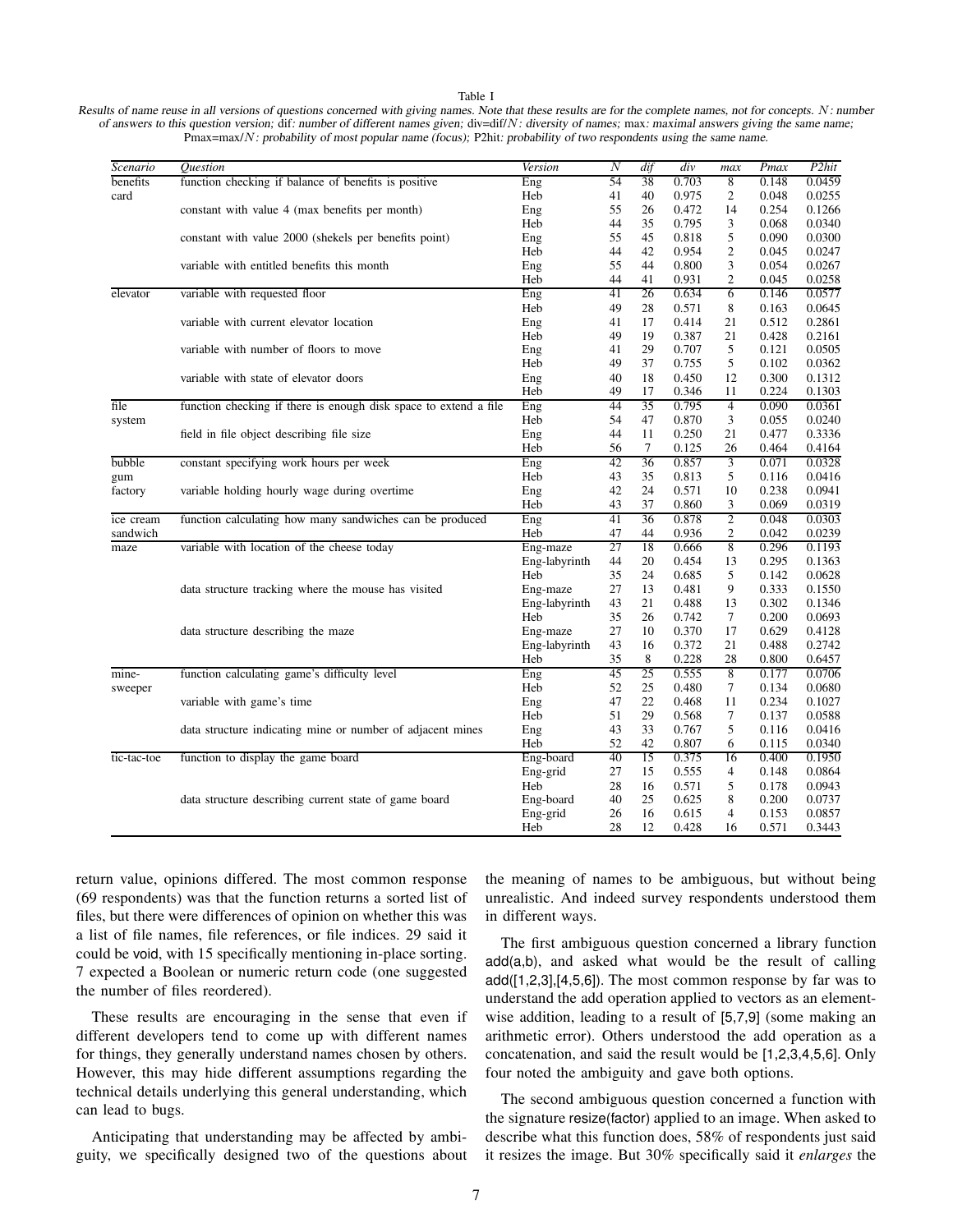#### Table II

<span id="page-7-0"></span>

| RESULTS OF HOW VARIABLE NAMES OR FUNCTION SIGNATURES ARE UNDERSTOOD. N: NUMBER OF ANSWERS: FRACTIONAL NUMBERS INDICATE THAT |  |
|-----------------------------------------------------------------------------------------------------------------------------|--|
| AN ANSWER INCLUDED TWO OPTIONS, PERCENTAGES MAY NOT SUM TO 100 WHEN IRRELEVANT ANSWERS (E.G. "UNCLEAR") WERE OMMITTED.      |  |

|             |                                         |                                                | Hebrew                         |                          | English                        |              |
|-------------|-----------------------------------------|------------------------------------------------|--------------------------------|--------------------------|--------------------------------|--------------|
| Scenario    | Code                                    | Interpretation                                 | N                              | percent                  | N                              | percent      |
| file        | arrangeFilesByName(files)               | returns ordered list of files                  | 53                             | 96.4%                    | 44                             | 97.8%        |
| system      |                                         | show sorted list of files                      | 1                              | 1.8%                     | $\mathbf{0}$                   |              |
|             |                                         | sort in place                                  | $\mathbf{0}$                   | $\overline{\phantom{a}}$ | $\mathbf{1}$                   | 2.2%         |
|             | role of files parameter                 | files to sort                                  | 23                             | 88.5%                    | 24                             | 92.3%        |
|             |                                         | path/reference to files                        | $\overline{c}$                 | 7.7%                     | $\mathfrak{2}$                 | 7.7%         |
|             |                                         | file sizes                                     | $\mathbf{1}$                   | 3.8%                     | $\mathbf{0}$                   |              |
| bubble      | pay(hours, rate)                        | returns amount to pay                          | 19.5                           | 45.3%                    | 30                             | 68.2%        |
| gum         |                                         | transfers funds to employee                    | 22.5                           | 52.3%                    | 14                             | 31.8%        |
| factory     |                                         | set employee's rate & hours                    | 1                              | 2.3%                     | $\boldsymbol{0}$               |              |
|             | role of hours parameter                 | number of work hours                           | 38                             | 90.5%                    | 37                             | 86.0%        |
|             |                                         | work hours since last paid                     | $\boldsymbol{0}$               | $\overline{a}$           | 1                              | 2.3%         |
|             |                                         | work hours per month                           | 3                              | 7.1%                     | $\overline{c}$                 | 4.7%         |
|             |                                         | work hours per week                            | $\mathbf{1}$                   | 2.4%                     | $\Omega$                       |              |
|             |                                         | work hours per pay period                      | 1                              | 2.4%                     | $\overline{c}$                 | 4.7%         |
| ice cream   | profit(units, cost, price)              | calculate profit from selling                  | 46                             | 95.8%                    | 40                             | 97.6%        |
| sandwich    |                                         | calculate profit from buying                   | $\mathbf{1}$                   | 2.1%                     | $\mathbf{0}$                   |              |
|             |                                         | total cost given unit cost                     | 1                              | 2.1%                     | $\mathbf{0}$                   |              |
|             |                                         | profit per unit                                | $\theta$                       | $\overline{\phantom{0}}$ | $\mathbf{1}$                   | 2.4%         |
|             | role of <b>units</b> parameter          | sandwiches produced/sold                       | 44                             | 93.6%                    | 33                             | 91.7%        |
|             |                                         | amount of each ingredient                      | 3                              | 6.4%                     | 3                              | 8.3%         |
|             | role of <b>COS</b> parameter            | producing cost per unit                        | 35.5                           | 77.2%                    | 34.5                           | 93.2%        |
|             |                                         | total producing cost                           | 5.5                            | 12.0%                    | 2.5                            | $6.8\%$      |
|             |                                         | producing cost                                 | 5                              | 10.9%                    | $\mathbf{0}$                   |              |
|             | role of <b>price</b> parameter          | selling price per unit                         | 43                             | 97.7%                    | 38                             | 100%         |
|             |                                         | total seling price                             | $\mathbf{1}$                   | 2.3%                     | $\mathbf{0}$                   |              |
| mine-       | expose(row, col)                        | expose a tile                                  | 29                             | 58.0%                    | 24                             | 55.8%        |
| sweeper     |                                         | expose tile & execute game rules               | 10                             | 20.0%                    | 13                             | 30.2%        |
|             |                                         | expose tile & return its value                 | $\overline{2}$                 | 4.0%                     | $\Omega$                       |              |
|             |                                         | update the GUI                                 | $\mathbf{1}$                   | 2.0%                     | $\mathbf{1}$                   | 2.3%         |
|             |                                         | execute game logic for move                    | $\mathbf{1}$                   | 2.0%                     | $\boldsymbol{0}$               |              |
|             |                                         | return tile value (has mine)                   | 5                              | 10.0%                    | $\overline{2}$                 | 4.7%         |
|             |                                         | return list of neighboring mines               | $\mathbf{0}$                   |                          | 1                              | 2.3%         |
| tic-tac-toe | make turn(int row, int col)             | update board with mark at position             | $\overline{27}$                | 93.1%                    | 63                             | 92.6%        |
|             |                                         | play the turn                                  | $\overline{2}$<br>$\mathbf{0}$ | 6.9%                     | $\overline{2}$<br>$\mathbf{1}$ | 2.9%<br>1.5% |
|             |                                         | move to given position<br>initialize for input | $\boldsymbol{0}$               |                          | $\mathbf{1}$                   | 1.5%         |
|             |                                         |                                                |                                |                          |                                |              |
|             | role of <b>row</b> parameter            | row index to be updated                        | 29                             | 100%                     | 66                             | 100%         |
|             | role of COI parameter                   | column index to be updated                     | 29                             | 100%                     | 66                             | 100%         |
| add         | return value of $add([1,2,3], [4,5,6])$ | [5,7,9]                                        | 78                             | 70.9%                    |                                |              |
|             |                                         | [1,2,3,4,5,6]                                  | 23                             | 20.9%                    |                                |              |
|             |                                         | [6, 15]                                        | $\mathbf{1}$                   | 0.9%                     |                                |              |
|             |                                         | 21                                             | $\mathbf{1}$                   | 0.9%                     |                                |              |
|             |                                         | error / Boolean                                | 5                              | 4.5%                     |                                |              |
| resize      | apply resize(factor) to an image        | resize the image                               | 64<br>32                       | 61.0%<br>30.5%           |                                |              |
|             |                                         | enlarge the image<br>shrink the image          | 3                              | 2.9%                     |                                |              |
|             |                                         | change pixel values                            | $\mathbf{1}$                   | 1.0%                     |                                |              |
|             |                                         |                                                |                                |                          |                                |              |

image, and three said it *shrinks* it. In addition, we requested respondents to write the line of code that updates the width of the image. The result was that 60% multiplied the width by the factor, while 5% divided it. An additional 4% multiplied by the square root of the factor, indicating that they understood the factor as applying to the area instead of to the individual dimensions. An unanticipated popular response was to simply set the width to the factor (22% of respondents).

# <span id="page-7-1"></span>IV. ANALYSIS AND MODEL OF NAME FORMATION

A model is the concise conceptual description of a system or process. Scientific models are used to improve understanding of observed phenomena by focusing attention on salient features and explaining the relationships between them. We therefore analyzed the names produced by experimental subjects in the experiment described above, in order to try and model the process by which they were formed.

#### *A. Initial Observations: Name Molds*

The multi-word phrases used to create names are not all different. In fact, many different names fall into the same pattern, with only slight variations. These patterns can be viewed as molds into which a chosen concept word is embedded (which contributes to answering [RQ3\)](#page-2-1). Thus the multiplicity of different names is largely the result of using multiple molds in combination with multiple concept words.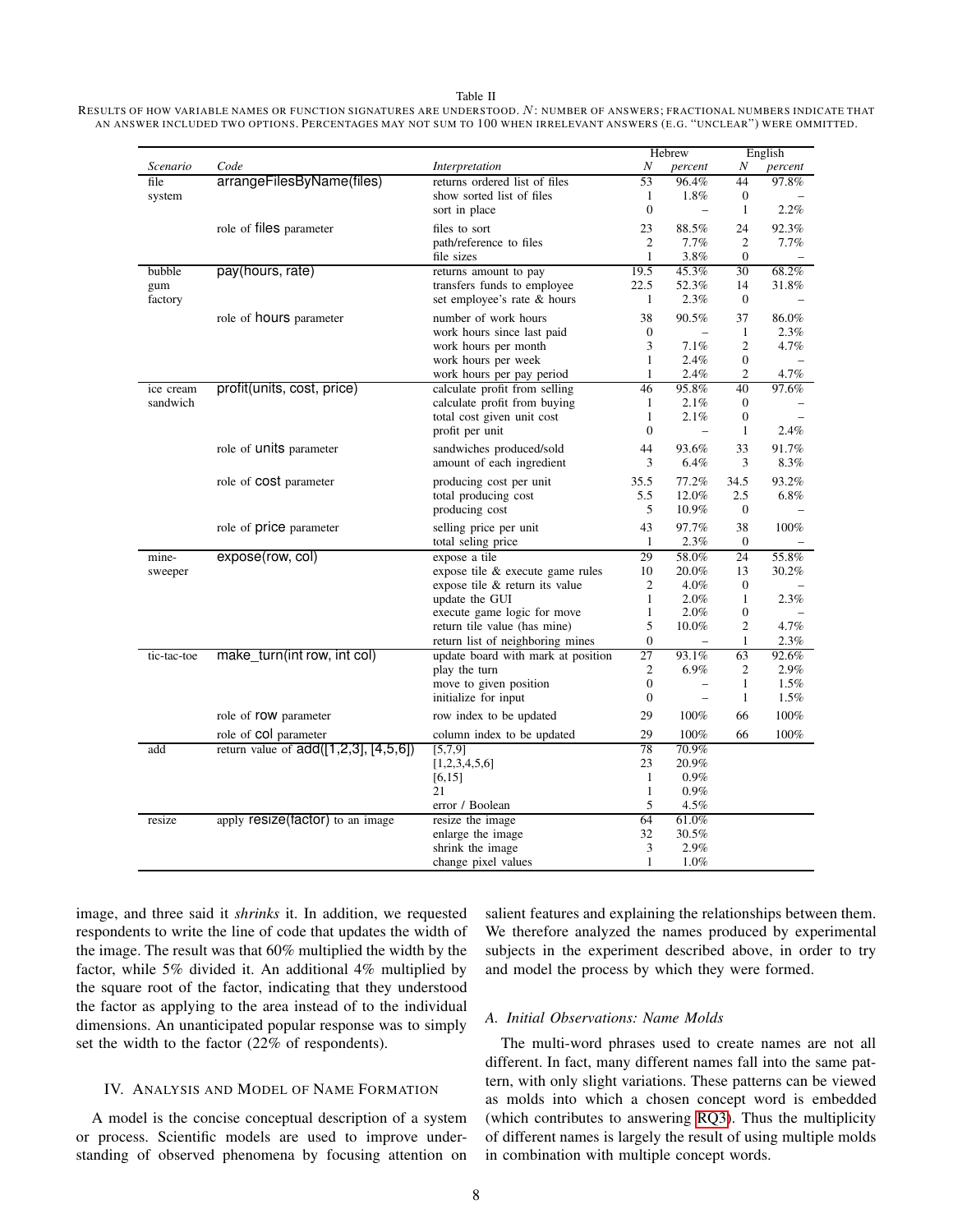#### Table III

<span id="page-8-0"></span>The number of instances of names for the constant <sup>4</sup> (maximal benefits per month) in the benefits card scenario, where names are presented as combinations of using <sup>a</sup> mold with <sup>a</sup> concept word. In the molds, <sup>X</sup> stands for the concept word (benefit, treat, etc.), which could appear in singular or plural.

| Mold                   | <sup>Jenefr</sup>        |                               |               | bonu | perk | popu | reway. | Dapon | rang. |
|------------------------|--------------------------|-------------------------------|---------------|------|------|------|--------|-------|-------|
|                        |                          |                               |               |      |      |      |        |       |       |
| max X                  | 16                       | $\mathfrak{D}$                |               |      | 2    |      |        |       |       |
| $max_X_X_{per\_month}$ | 13                       | $\mathfrak{D}_{\mathfrak{p}}$ | $\mathcal{R}$ | 1    |      |      |        |       |       |
| $X_{per\_month}$       | 2                        |                               |               |      |      |      |        |       |       |
| $max$ _monthly_X       | $\overline{\mathcal{E}}$ | $\mathcal{D}_{\mathcal{L}}$   |               |      |      |      |        |       |       |
| $max$ _month $X$       |                          |                               |               |      |      |      |        |       |       |
| max X num              | ٩                        |                               |               |      |      |      |        |       |       |
| X max num              |                          |                               |               |      |      |      |        |       |       |
| max number of X        |                          |                               |               |      |      |      |        |       |       |
| $max\_num_of_X$        | 2                        |                               |               |      |      |      |        |       |       |
| $max_X_X_$ amount      |                          |                               |               |      |      |      |        |       |       |
| $max\_acc_X$           |                          |                               |               |      |      |      |        |       |       |
| max_allowed X          |                          |                               |               |      |      |      |        |       |       |
| monthly_X_limit        |                          |                               |               |      |      |      |        |       |       |

An example is given in Table [III.](#page-8-0) This shows the molds that were identified in the names suggested for the constant 4 in the benefits card scenario (both Hebrew and English versions). This constant represents the maximal number of benefits that may be accrued in any single month. For each mold, the number of times it was used with each concept word is shown. The most popular molds by far were max\_X and max X per month, and the most popular concept word was "benefit". And while the combinations of these molds and concept word dominate the table, another 26 combinations were used by at least one subject.

Note, however, that the molds themselves can also be viewed as containing additional concepts. This leads to a multi-dimensional view of the names instead of the 2D view of Table [III.](#page-8-0) In particular, each of these names can be viewed as being based on a combination of choices from the following dimensions:

- *Object*: we are concerned with credit card benefit points. This is what we identified as the concept word above. Many different words were used in our experiment, with a strong accessibility effect related to the description.
- *Operation*: we are counting the number of points accrued. This is reflected by words like number (or num) or acc (accumulated).
- *Qualifier*: specifically, this constant concerns the maximal number of points. As this is the central function of this constant, nearly all names included the word max.
- *Time*: the counting is reset periodically. This is reflected by including month or monthly.

A closer observation shows that these dimensions do not all have the same standing. The "object" and "qualifier" dimensions are nearly *universal*, being present in nearly all the names. But the "operation" and "time" dimensions are *alternates*: each of the observed name molds used either one or the other. Thus is appears that developers differed in their opinions on whether it was worth while to extend the name and include these concepts.

The above analysis is not unique to this specific example,

and in fact we claim it is fairly common (see Section [IV](#page-7-1) below). Another example is the following. The scenario presented was of a mouse looking for cheese in a maze, where the location of the cheese was changed each day. The question was to name the variable representing the location of the cheese today. The answers can be dissected according to the following dimensions:

- *Location*: this is obviously the main concern of this variable. It was also the dimension with the widest variability, employing the words location (or loc), coordinates (or coord), position (or pos), place, target, room, and index.
- *Object*: a very focused dimension, with only one concept word, cheese.
- *Time*: a dimension with 3 main representations: current (or cur), today, and daily.

In this case, all 3 dimensions were nearly universal.

#### *B. Analyzing Name Structures*

Given the observation that names are composed of words representing different concepts arranged in molds, we wanted to analyze the number of concepts involved in each name and the diversity of words used to represent each concept. To collect this data we designed an interactive tool that helps in the manual analysis of name structures.

The tool allows the analyst to select the question being analyzed, and loads all the names given as answers to this question. The names (normalized to lower-case with words separated by \_) are displayed in the rows of a table. The analyst can then add columns to the table to represent different concepts that appear in the names. For each name, the analyst identifies words representing different concepts, and copies them to the appropriate columns (creating new columns if needed). The tool then scans all the following names, and if these words appear in them too it automatically classifies them in the same way. Thus the manual work is much reduced, and each word has to be classified into a concept only once. The tool then tabulates the distribution of the number of concepts used in the variable names, and the distributions of the words used for each concept.

The classification of words to concepts was performed by two analysts independently. In cases of disagreement a third analyst selected which classification to use. Finally, a fourth analyst (the PI) reviewed all the classifications. Such a manual oversight was thought to be needed because a mechanical classification into words may miss their meaning in context. For example, when naming the pay rate for overtime work, two names that were suggested were overtime hourly rate addition and additional hours rate. We classified the additional hours phrase from the second as belonging to the same concept as overtime from the first, and further noted that the second name did not contain words representing the concepts of "additional pay" and "per hour" (as a qualifier of "rate"). This is contrary to a mechanistic identification of "hourly" with "hours" and of "addition" with "additional".

Note that essentially the same word may appear in different forms, e.g. abbreviated or in plural. When classifying words one has to decide whether to retain this variability or not. We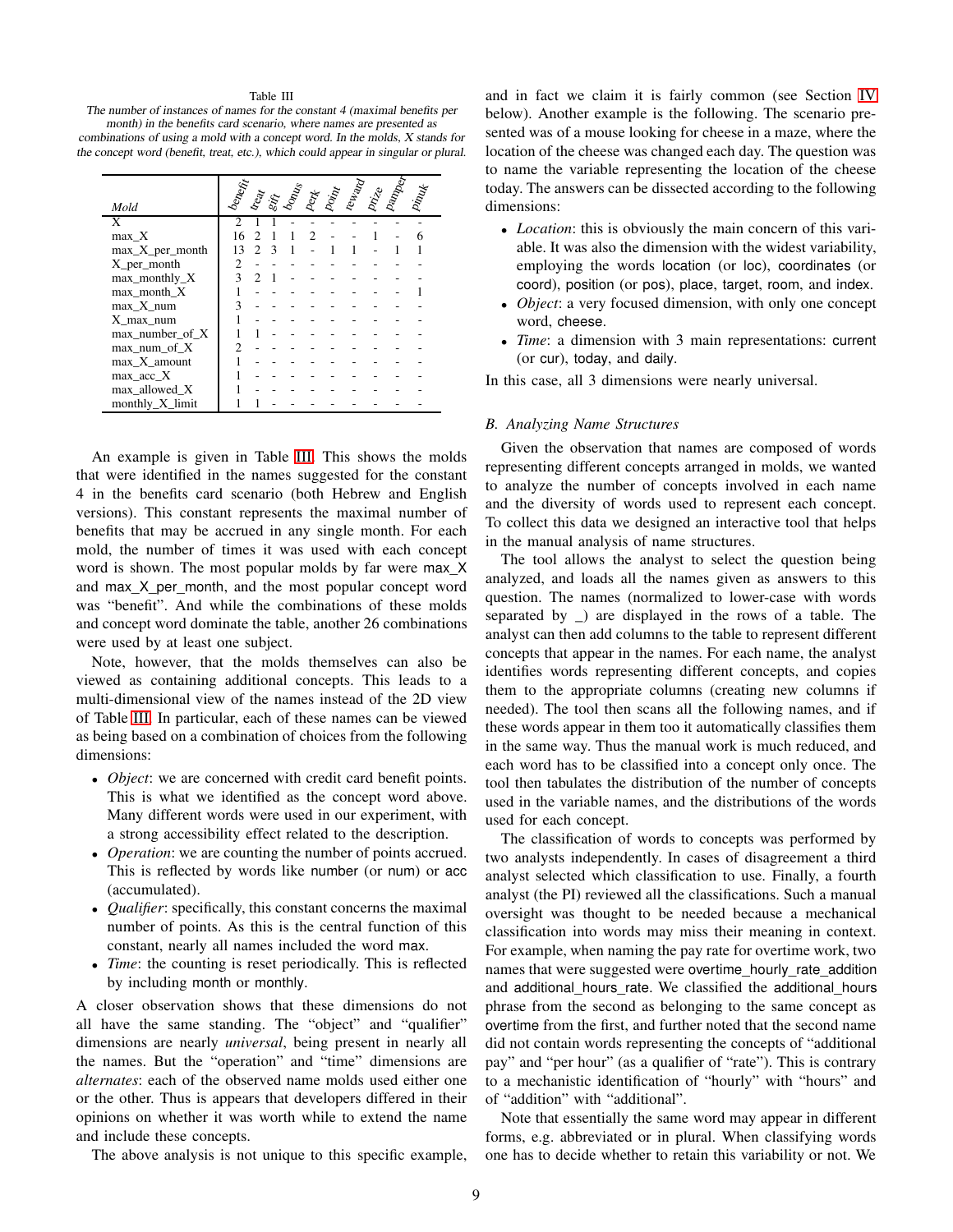

<span id="page-9-0"></span>Figure 7. Words used for different concepts in <sup>a</sup> variable representing the time playing minesweeper (Hebrew description, out of <sup>51</sup> responses).

decided to focus on the semantic level and not on the lexical level, so we normalized all variants of the same word to one basic form. In addition, if answers included more than one optional name, we used only the first one.

An example of the results is shown in Fig. [7.](#page-9-0) The context is the well-known minesweeper game, and the variable being named represents the playing time. The most popular concept included in the names was "time", and the most popular word to represent it was also "time", but several other words were also used. Other concepts were the fact that we are timing a "game", and an emphasis on the fact that we are interested in the "length" of time. A few also noted what the time applied to, usually that it was "current".

Tables with identified concepts and words representing them are included in the experimental materials.

# *C. Fashioning a Model*

To model the process of selecting (or rather inventing) names we pored over the above results, and noted the following phenomena:

- The repeated use of certain molds
- That different molds may contain the same concepts
- The repeated use of specific words to represent concepts in the same or across different molds

We then asked what process could lead to these observations?

Taking the results into account, we believe the following conceptual operational model is a good starting point for understanding how developers choose names. We suggest that name selection involves three choices:

- 1) Decide what concepts should be embedded into the name.
- 2) Decide what word to use to represent each concept.
- 3) Decide on the structure of the name and the order of the chosen words.

The decision of what concepts to include can be formulated as the identification of the dimensions that should be characterized. These dimensions are case specific, and the decision on which dimensions to include is perhaps the major decision in naming. The main consideration is to include information regarding the intent behind using this variable — what information it holds, and what it is used for. As a practical matter, if it is felt that a comment is needed to explain the variable's objective, wording from the comment should probably be included in the variable name. In certain situations it may be prudent to also include an indication of what *kind* of information this is, e.g. that a length is in the horizontal or rather in the vertical dimension, or that a buffer contains user input and should therefore be considered unsafe<sup>[2](#page-9-1)</sup>. After the input is checked, it can be stored in another variable, with a name indicating that it is safe.

The second decision is what word to use to represent each dimension. In many cases some dimensions are very focused, with one specific word being the obvious choice. This can be the result of simplicity or of an accessibility effect, where the vocabulary used to describe the situation guides developers to use the same terms. But in our experiments there was often at least one dimension that was highly variable, with many different contending words. Such diversity may cause problems down the road, if developers become confused whether synonyms actually mean the same thing or represent nuanced differences. Agreeing on a project lexicon and avoiding the use of synonyms can help [\[12\]](#page-14-0); nuances are better replaced with an additional word providing explicit distinctions. Additional considerations when choosing words include that they be easily distinguished from each other, not too long, memorable, and pronounceable [\[23\]](#page-14-26). Adhering to such suggestions makes the resulting names easier to work with.

The decision regarding the **structure** of a name can be formulated as selecting a mold. A possible consideration is to follow (English) language rules, e.g. that adjectives come before nouns (which would suggest max\_points over points\_max). One can perhaps even add a preposition to make the name into a phrase [\[26\]](#page-14-5). Another obvious consideration is to abide by a project's naming conventions.

The model does not necessarily imply that these 3 steps are cognizant choices made by the developers, nor that they are done serially one after the other. Thus there may be significant interplay between say the choice of concepts and the choice of a mold. But the model provides a way to analyze common behaviors by multiple developers in hindsight. And it explains the commonalities between names given in our experiment.

Conversely, the model also explains the large variability that is observed in names chosen for the same task: this is a result of multiplying the number of options to make each of the three choices. When there are many reasonable options, the probability that two developers would select the same name is low. This is the common case, and indeed the distribution of this probability for all 47 questions listed in Table [I](#page-6-0) shows that in 80% of the questions the probability was less than 15% (Fig. [8\)](#page-10-0). But when there is one dominant concept, and one dominant word to represent it, this probability can become significant. In our experiments there were two such cases: using maze for

<span id="page-9-1"></span><sup>2</sup>This is a variation on Hungarian notation; see https://www.joelonsoftware. com/2005/05/11/making-wrong-code-look-wrong/.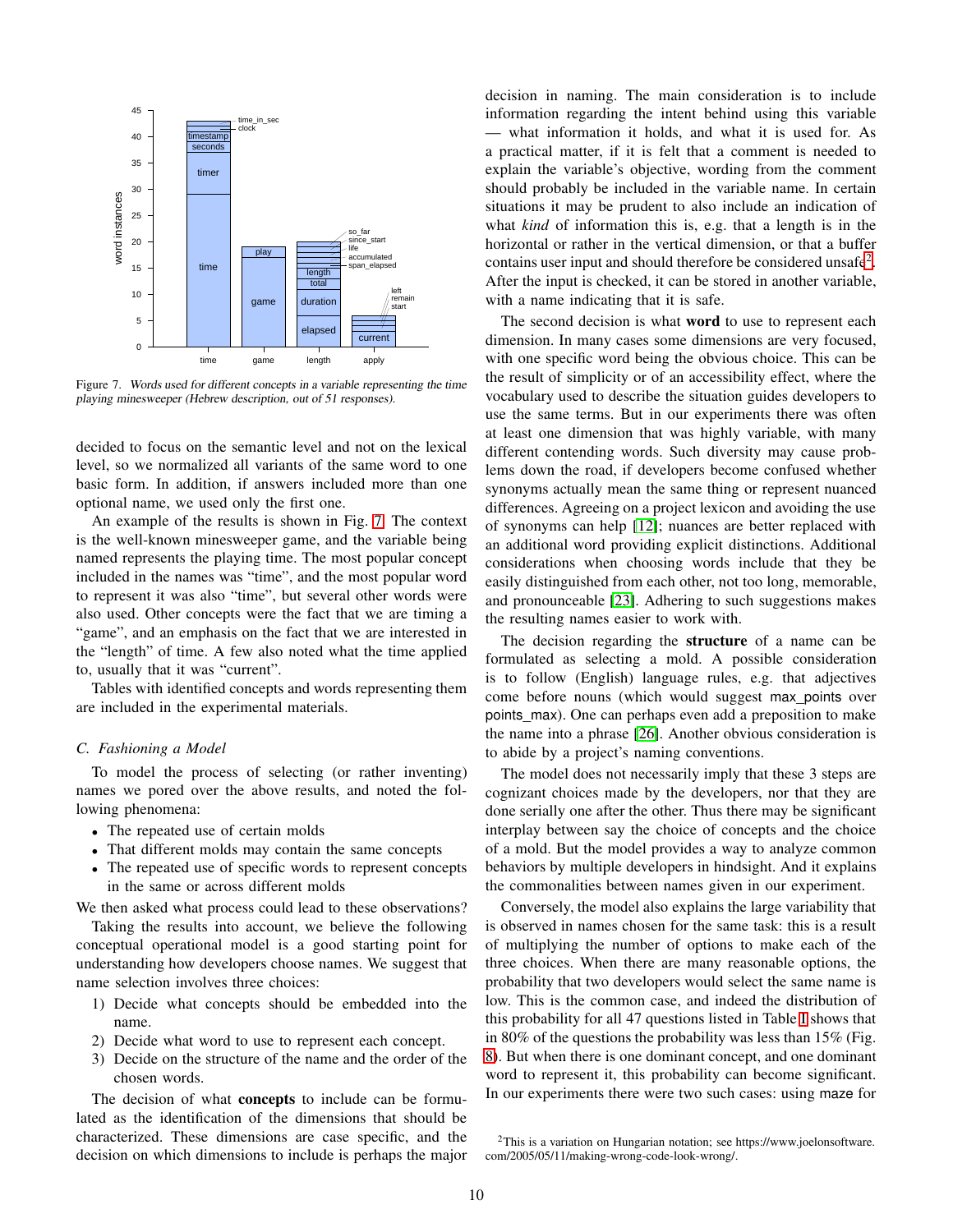

<span id="page-10-0"></span>Figure 8. Cumulative distribution of  $p2hit$  for all questions.

a data structure describing a maze, and using size for the field describing the size of a file.

#### V. USING THE MODEL

As noted, we do not claim that the above model is indeed used in a cognizant manner by developers. But what if it was? Can the model guide developers in choosing names? Will the names generated with the help of the model be superior over names that are chosen without it? A second experiment was performed to answer these questions. This experiment is essentially a replication of the first experiment, with the difference that subjects are first introduced to the model and asked to use it when they choose names.

#### *A. Research Questions*

<span id="page-10-2"></span>More formally, the research questions for the second experiment were

- RQ4) Does being cognizant of the name formation model affect the names produced by developers?
- <span id="page-10-1"></span>RQ5) Are names produced with the model superior over names produced without it?

## *B. Methodology*

*1) Changes to the Survey:* The goal of the second experiment was to check the possible effect of using the naming model on the actual choice of names. To accomplish this we first introduce the subjects to the model. This is done by providing a brief description of the 3 steps, followed by an example of using it. The example involved a new scenario creating a display to show scores in a bowling alley — that was not part of the original survey. The example concerned naming a variable holding the display shown to experienced players, and included a comment about the option of dropping one of the concepts leading to a different name.

In the interest of being able to compare the results, the questions used in the second experiment were identical to those in the first experiment. But given that the focus is on giving names and not on understanding names, we used only 7 of the original 11 scenarios. 5 of these scenarios had English and Hebrew versions, and the other 2 had 2 English versions and a Hebrew version. While we were interested only in the questions regarding naming (and not those about understanding), we decided to retain all the questions as in the original experiment. The reason was that answering seemingly redundant questions can nevertheless affect how the naming questions are answered. Each scenario was preceded by a 2 line reminder of the steps in the model.

A small pilot study with 3 subjects indicated that using the model is time consuming, with subjects actually using paper to write down concepts and words. We therefore toned down the wording urging subjects to use the model, and reduced the number of scenarios given to each subject to 3. As in the first experiment, the scenarios were chosen at random, and subjects were never given more than one version of the same scenario.

The survey was conducted again using the Qualtrics platform, in May 2019 (one year after the first experiment). 100 subjects participated. 62% of the respondents were male, and 34% female. The mean age was 25.4 years, the average programming experience was 3.6 years, and 77% were students. The full listing of the survey, including the introduction of the model, is available in the experimental materials.

*2) Assessing the Quality of Names:* After collecting the results of the survey, the structure of the chosen names was analyzed as in the first experiment. But to answer [RQ5](#page-10-1) we need to assess the quality of the names given in the second experiment relative to the names given in the context of the same scenarios in the first experiment. To do this we devised the following protocol.

- 1) First, we recruited two 3rd year students to serve as external judges. We required two in order to compare their judgments with each other. Importantly, the judges did not know about the experiment or the model, thus eliminating the danger of unintentional bias. The judges worked independently, but performed exactly the same tasks.
- 2) The judges judged all 7 scenarios. For each scenario, they first read the description of the scenario to learn the required background.
- 3) For each question in the scenario,
	- a) The judges read the question to understand what was required.
	- b) Each judge independently reviewed 60 pairs of variable names, and chose which one they thought was the better name, based on their familiarity with the question and their experience in programming. In each pair one name was from the first experiment and one from the second experiment, selected at random uniformly with repetitions from all the names given by subjects. Pairs that happened to be the same name were discarded. The order of the names in each pair was randomized.

We used 23 questions in total from all the scenarios together. Viewing and judging 60 pairs of variable names for each question led to a sum total of 1380 pairs, of which 24 were removed as in retrospect we found they included non-names that should have been excluded. Reading the scenarios and questions and judging all these pairs took about 7–8 hours of work. The judges were paid 500 NIS for their effort (approximately \$140).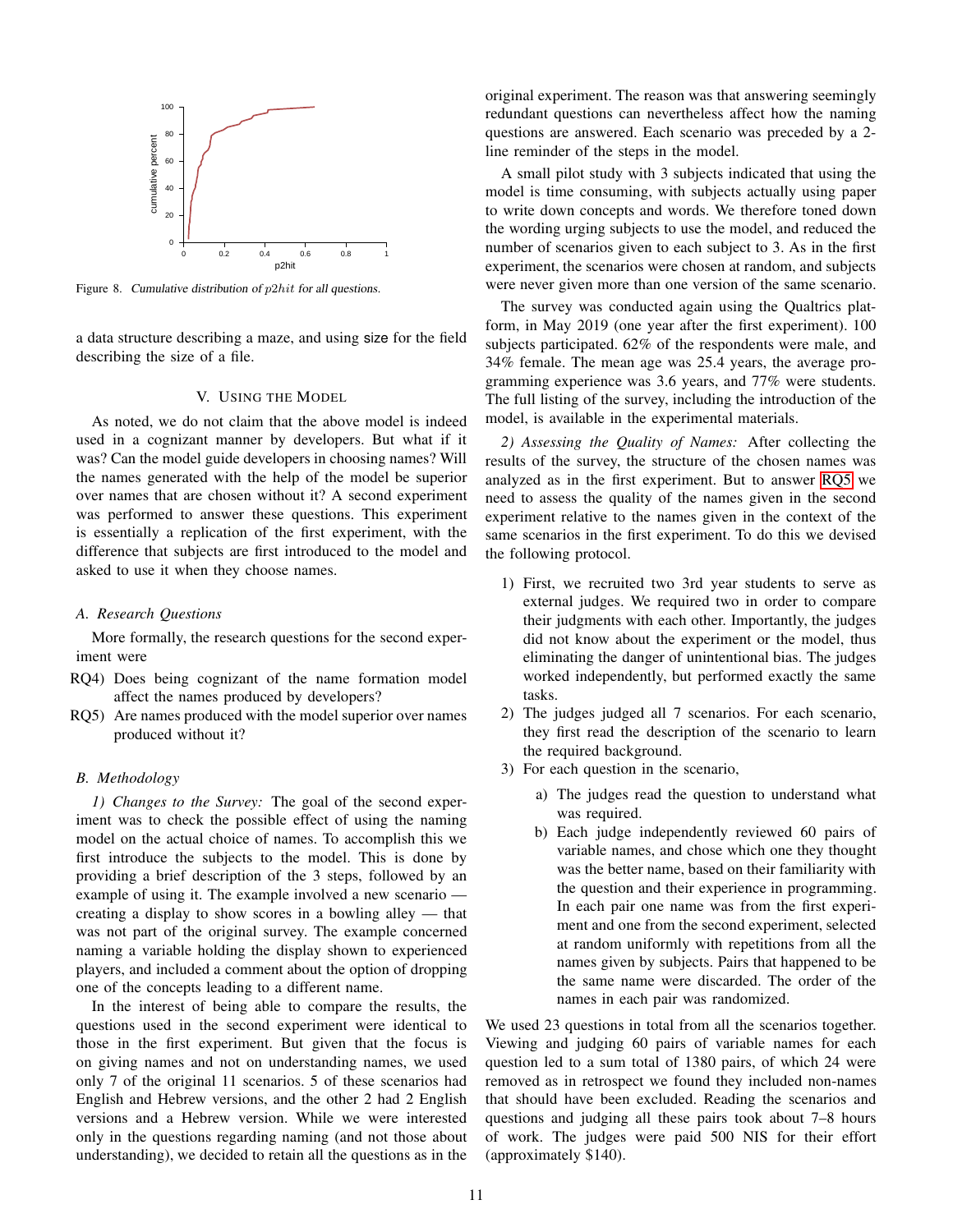

<span id="page-11-0"></span>Figure 9. Comparison of the average number of concepts used in variable names in questions with Hebrew descriptions in the two experiments.

The end result was a dataset of 60 pairs of names for each of the 23 questions, with the following attributes:

- 1) Which name came from the original experiment and which from the experiment with the naming model.
- 2) Which name was presented first to the judges.
- 3) The judgments of the two judges as to which name was better.

#### *C. Results*

*1) Name Structure:* To answer [RQ4](#page-10-2) we need to compare the names produced by subjects in the second experiment with the names produced by subjects in the first experiment. This is done on a question-by-question basis. Our main concern is with the structure of the names, and specifically, the number of concepts that subjects chose to include.

Naturally, not all subjects used the same number of concepts (or the same specific concepts) in their names. In particular, a few subjects chose to include unique concepts that nobody else thought were important. And the more subjects you have, the higher the probability that someone will add a new concept. As the number of subjects was different in the two experiments, we needed to normalize the results.

We perform the normalization by repeated random sampling from the larger group. Let  $N_1$  denote the number of respondents in the first experiment, and  $N_2$  in the second. Assume  $N_1 > N_2$ , for experiment 2, we simply report the average number of concepts used by the  $N_2$  respondents. But for experiment 1, we use a bootstrap-like procedure. We sample  $N_2$  respondents out of the  $N_1$  available respondents, and calculate the average number of concepts used by this sample. We then repeat this 100 times. The average of the 100 repetitions is taken as the average number of concepts in experiment 1.

The results are shown in Fig. [9.](#page-11-0) In this scatter plot, each dot represents a question. The dots coordinates are the average number of concepts used in the requested variable name (corrected for sample size as described above). The results indicate that in the second experiment, when subjects were coached on using the model, they tended to use names with more



<span id="page-11-1"></span>Figure 10. Classifications of the results of judging the quality of variable names.

concepts. Focusing on the questions with Hebrew descriptions, this happened in 10 cases and the names were 0.20 concepts longer on average. In 6 other cases the names from the first experiment were longer, by an average of 0.14 concepts.

*2) Name Quality:* We now turn to [RQ5.](#page-10-1) The results of judging the quality of variable names are shown in Fig. [10.](#page-11-1) The left-most bar shows that the judges were largely unaffected by the order in which names were presented: they preferred the first name 52% of the time, and the second name in the remaining 48%. Given the large number of judgments performed this deviation from a 50–50 split is large, but it is still not statistically significant (p=0.075 using binomial test).

The next bar shows that in 70% of the trials the two judges agreed on the preferred name. In 30% they disagreed. Using Cohen's kappa to assess the degree of agreement yields  $\kappa =$ 0.366 which is considered a fair level of agreement.

Focusing on the 950 cases in which the judges agreed, in 67% of them they judged the name chosen by subjects using the model to be superior. Thus names chosen when explicitly using the model were favored over names that were chosen with no such framework by a ratio of 2:1. This and the following results are all highly significant  $(p<0.0001)$ .

When looking at the characteristics of the names, we found that longer names were preferred in 74% of the cases in which there was a difference in length (in 7% the names were the same length). When considering concepts, in 36% of the cases both names had the same number of concepts. But of the cases where there were different numbers, the names with more concepts were preferred in 83% of the cases. These results agree with the previous results on the effect of using the model. They indicate that the model helps by encouraging subjects to create longer names, and to do so by including more concepts. Note that this is different from creating longer names just by being verbose.

*3) Subjective Opinion:* At the end of the survey we added two questions regarding the model. The first simply asked whether the model was used by the subject taking the survey. The second asked whether the subject felt that the model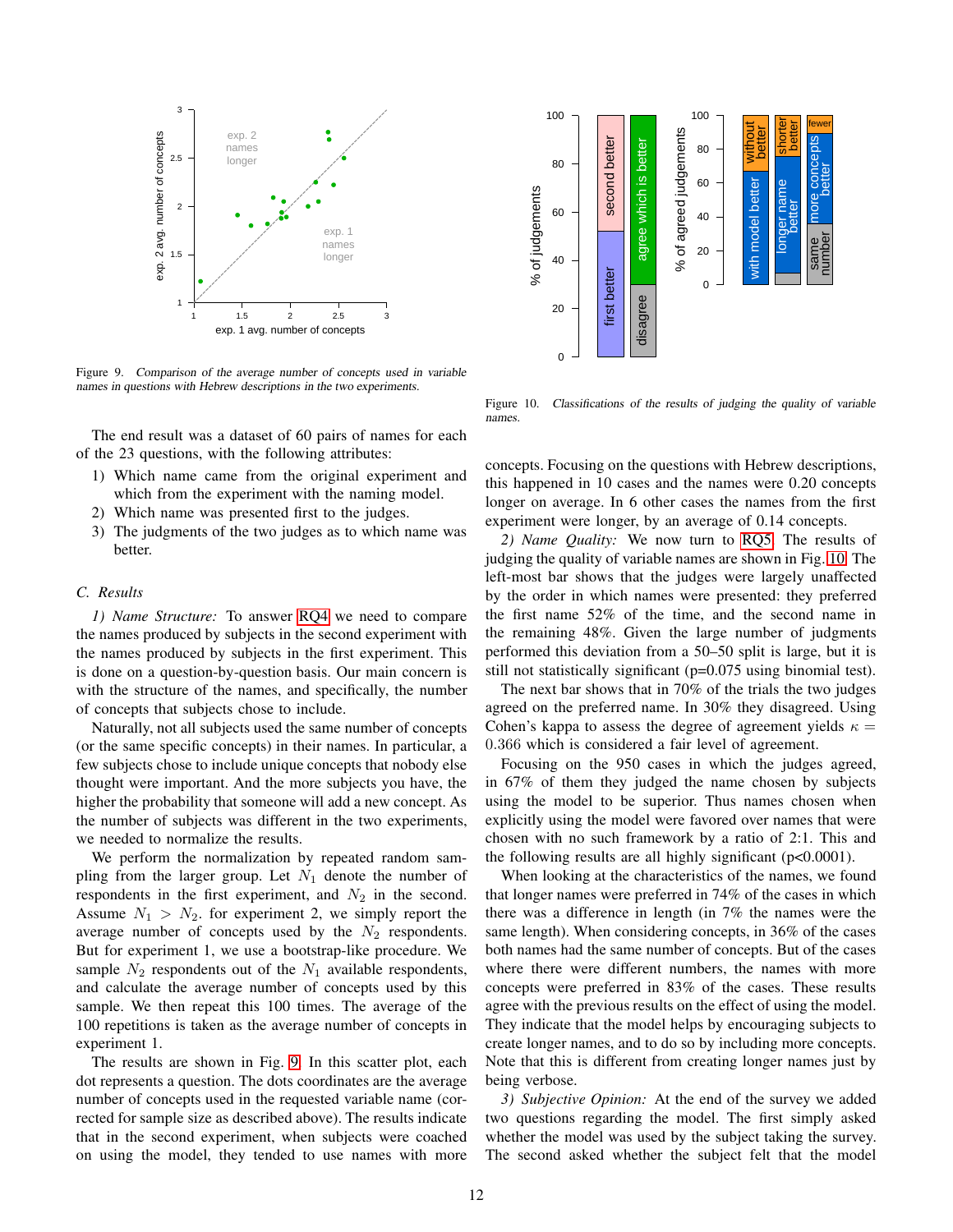helped in choosing names. The results were that 52 respondents reported that they used the model and 16 reported that they did not. Of those that used the model, 35 reported that it helped and the remaining 17 that it did not.

Using the data from respondents who claimed not to have used the model implies that the results presented above regarding the benefits of the model should be considered as conservative. We did not exclude such respondents from the analysis to avoid reducing the number of samples, and the issue of what to do with respondents who did not answer this question. We further note that even if they did not use the model explicitly, reading about it might have affected their work.

## VI. THREATS TO VALIDITY

Construct validity refers to the degree to which we can be sure we are measuring what we set out to measure. One of our goals was to measure spontaneous name choice, but this may suffer from bias due to accessibility. We therefore used Hebrew descriptions to avoid enhancing the accessibility of English words. However, bilingual subjects may still translate the Hebrew terms so some accessibility effect may remain. This may also be affected by subjects' differences in English language knowledge. Lack of sensitivity to English nuances can also affect the understanding of names. For example, we speculate that native English speakers would not think that in a call to resize(factor) the parameter is the new size.

Another threat exists in analyzing the structure the names. We used a conservative approach to splitting a name into words, which may miss some cases [\[19\]](#page-14-27). A harder problem is identifying concepts. For example, do the terms full time and normal refer to the same concept in the context of working hours? We used a protocol in which 2 analysts independently coded the structure, another reconciled differences of opinion, and a fourth reviewed the results. Still, other analysts may prefer a different coding and this may lead to different results. This can be resolved only by replication studies.

In addition, using an online survey may also lead to threats to construct validity. Respondents to a survey may answer immediately without thinking it through, whereas when actually programming they may spend more time to consider things. Also, they may skip the longish story introducing the questions, and guess the context from the questions themselves.

Internal validity is concerned with causation, i.e. whether the results can indeed be attributed to differences between treatments. In the first experiment, we are mainly concerned with variation emanating from differences between subjects, so the issue is moot. However, differences between treatments also exist, e.g. when descriptions are given in Hebrew as opposed to in English. One threat in this context is that differences in English proficiency may also affect the results.

In the second experiment, we change the treatment by introducing the model of name formation. Except for this difference, the experiment is identical to the previous one, so differences are indeed expected to be an outcome of this change. However, we can not be sure that the differences are due to using the model we had suggested. It is possible that by suggesting the model we caused subjects to think more about the naming, but the model itself had no effect. Settling this threat would require a new set of experiments, as mentioned below under suggestions for future work.

External validity refers to the generalizability of the results, namely whether they can be expected to hold beyond the specific experimental conditions that were used. A possible issue is the use of bilingual subjects, in our case native Hebrew speakers for whom English is a second language. While this enabled us to mitigate the accessibility effect, it exposes us to the risk that the results do no represent the behavior of native English speakers. On the other hand, we note that many developers in the world are not native English speakers.

Another well known risk to external validity is the question of the experience of the subjects, and, specifically, whether students can be used in lieu of professional developers. This concern was mitigated to some degree by using both, and ensuring that these labels indeed reflected differences in experience. While we presented initial results showing that naming is affected by experience, this issue certainly deserves additional work.

In a related vein, we only used a modest number of example scenarios, and found a diverse set of results. We make no claim that our scenarios are necessarily representative, and cannot infer any statistics on how common they are. Such issues require extensive replications and variations by other researchers in different contexts [\[15\]](#page-14-28).

Finally, a major question concerns the validity of our model. This is merely a conceptual model, and our only claim is that it may be useful in understanding and perhaps also in guiding naming. At the same time, other models are certainly possible.

## VII. CONCLUSIONS

#### *A. Summary of Results*

Returning to our research questions, our results suggest the following answers. For [RQ1](#page-2-3) the probability that different developers would suggest the same name in the same situation is very low. Our analysis suggests that this divergence is the result of a multiplicative combination of possible choices at the three steps of name creation: deciding what concepts to include in the name, how to represent each concept, and how to structure it all together.

Leading up to this result, for [RQ1.1](#page-2-0) we found that the choice of words can be strongly affected by the wording used in describing the scenario. A practical implication of this finding is the importance of using a consistent vocabulary, and perhaps even the desirability of maintaining a project lexicon to guide programmers towards the use of mutually-agreed names [\[11\]](#page-13-7). In [RQ1.2,](#page-2-2) we also found that experienced programmers tend to choose slightly longer names.

For [RQ2,](#page-2-4) we found that the divergence in choosing names does not necessarily harm one's ability to understand existing names. But there are cases where names are misunderstood, or when assumptions regarding technical details differ. It is hard to anticipate when this will happen. Thus, the only way to find and improve problematic names is to check. This implies that developers should include naming issues explicitly in code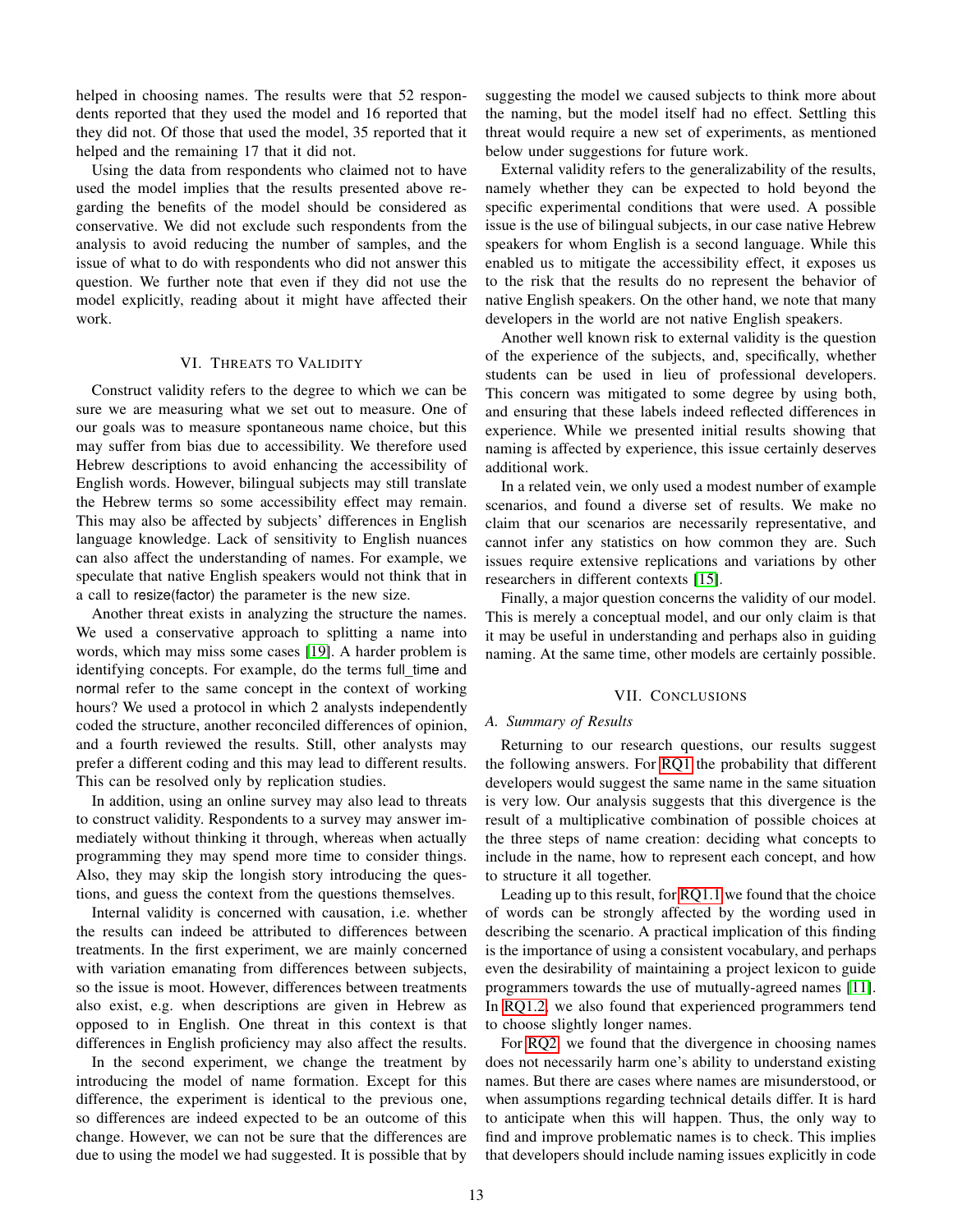reviews: make sure reviewers understand names the same way, and make the same assumptions about the named entities.

Regarding [RQ3,](#page-2-1) we found that names tend to be multi-word with an average of about 5 letters per word. Analyzing the words used showed that they can typically be classified into separate concepts. This led to the model of name formation, in which the first two steps are to decide on the concepts to include in the name and on the words that will represent each concept.

[RQ4](#page-10-2) took the 3-step model of naming as its starting point, and asked whether coaching programmers on using this model would affect the variable names they choose. The results were that indeed such an effect exists, and respondents who were coached with the model tended to use longer names with more concepts. In [RQ5,](#page-10-1) we then found that these names were generally also judged to be superior over names chosen by respondents who had not been exposed to the model.

## *B. Future Work*

While the reported experiments provide interesting new information about how names are chosen and how the process of choosing names may be improved, they also suggest several venues for future work.

The most immediate are experiments to verify whether the suggested model was indeed instrumental in creating better names. For example, one could conduct an experiment in which subjects are just asked to spend time thinking about names, without any mention of the model. Alternatively, one can instruct the subjects explicitly on the advantages of using longer names with more concepts. If these experiments also produce superior names, this may suggest easier ways to affect naming by practitioners.

Assuming the model is accepted, additional experiments can be designed to try to influence each step. However, these would probably require work on a larger scale on real projects, and not just on scenarios. Possible ideas include:

- Providing project-level documentation, and checking whether the explicit identification of central concepts encourages use of these concepts in names.
- Providing a project vocabulary and checking how it affects word choice in names.
- Checking the effect of guidelines for name structures on name choices and on name consistency.

Digging deeper, we note that naming may depend on mindset. In a question about naming a variable that represents the state of an elevator door, one answer included the comment that, if it was a Boolean, the name would be is\_open, but, if it was an enumerated type, the name would be door\_state. Hence understanding the considerations that go into naming requires more detailed information to be collected. This can be done with think-aloud studies, where subjects are asked explicitly to explain why they chose each name, or by using follow-up questions asking about the rationale for names after-the-fact.

A related issue is that today many software developers are not native English speakers, but programming — and naming — are done in a predominantly English setting. Non English speakers may choose sub-optimal names because they

are unaware of certain words' connotations. Assessing the prevalence of such problems and suggesting ways to mitigate them are important research directions.

An especially intriguing issue is the relative importance and quality of names: which of them convey the most meaning. This has been investigated in the context of code summarization tasks, where developers have been observed to use names in their summaries [\[18\]](#page-14-10), [\[33\]](#page-14-29). It would be interesting to see whether the selected names have any structural features in common, and whether they can serve to educate how to instill meaning into names.

Our study is thus just a first step. We achieved a superficial description of name structure, and a possible model of how names are formed. We also showed that it is possible to affect and improve the process of naming. These results should be followed by research on the interaction of naming with cognitive processes in the brain [\[39\]](#page-14-19). For example, how are names understood, and why are names with more concepts better? And all told, do longer names increase the cognitive load (you need to remember more) or reduce it (by providing more information)? Answering such questions will provide a scientific basis on which software engineering practices can be built.

## EXPERIMENTAL MATERIALS

The experimental materials and results are available at http://bit.ly/names2019.

#### **REFERENCES**

- <span id="page-13-9"></span>[1] M. Allamanis, E. T. Barr, C. Bird, and C. Sutton, "Suggesting accurate method and class names". In 10th *Joint ESEC/FSE*, pp. 38–49, Sep 2015, DOI: 10.1145/2786805.2786849.
- <span id="page-13-10"></span>[2] U. Alon, S. Brody, O. Levy, and E. Yahav, "Code2seq: Generating sequences from structured representations of code". In 7th *Intl. Conf. Learning Representations*, May 2019.
- <span id="page-13-3"></span>[3] V. Arnaoudova, M. Di Penta, and G. Antoniol, "Linguistic antipatterns: What they are and how developers perceive them". *Empirical Softw. Eng.* 21(1), pp. 104–158, Feb 2016, DOI: 10.1007/s10664-014-9350- 8.
- <span id="page-13-4"></span>[4] E. Avidan and D. G. Feitelson, "Effects of variable names on comprehension: An empirical study". In 25th *Intl. Conf. Program Comprehension*, pp. 55–65, May 2017, DOI: 10.1109/ICPC.2017.27.
- <span id="page-13-6"></span>[5] G. Beniamini, S. Gingichashvili, A. Klein Orbach, and D. G. Feitelson, "Meaningful identifier names: The case of single-letter variables". In 25th *Intl. Conf. Program Comprehension*, pp. 45–54, May 2017, DOI: 10.1109/ICPC.2017.18.
- <span id="page-13-8"></span>[6] D. Binkley, M. Hearn, and D. Lawrie, "Improving identifier informativeness using part of speech information". In 8th *Working Conf. Mining Softw. Repositories*, pp. 203–206, May 2011, DOI: 10.1145/1985441.1985471.
- <span id="page-13-5"></span>[7] D. Binkley, D. Lawrie, S. Maex, and C. Morrell, "Identifier length and limited programmer memory". *Sci. Comput. Programming* 74(7), pp. 430–445, May 2009, DOI: 10.1016/j.scico.2009.02.006.
- <span id="page-13-1"></span>[8] S. Blinman and A. Cockburn, "Program comprehension: Investigating the effects of naming style and documentation". In 6th *Australasian User Interface Conf.*, pp. 73–78, Jan 2005.
- <span id="page-13-0"></span>[9] R. Brooks, "Towards a theory of the comprehension of computer programs". *Intl. J. Man-Machine Studies* 18(6), pp. 543–554, Jun 1983, DOI: 10.1016/S0020-7373(83)80031-5.
- <span id="page-13-2"></span>[10] S. Butler, M. Wermelinger, Y. Yu, and H. Sharp, "Exploring the influence of identifier names on code quality: An empirical study". In 14th *European Conf. Softw. Maintenance & Reengineering*, pp. 156– 165, Mar 2010, DOI: 10.1109/CSMR.2010.27.
- <span id="page-13-7"></span>[11] B. Caprile and P. Tonella, "Restructuring program identifier names". In *Intl. Conf. Softw. Maintenance*, pp. 97–107, Oct 2000, DOI: 10.1109/ICSM.2000.883022.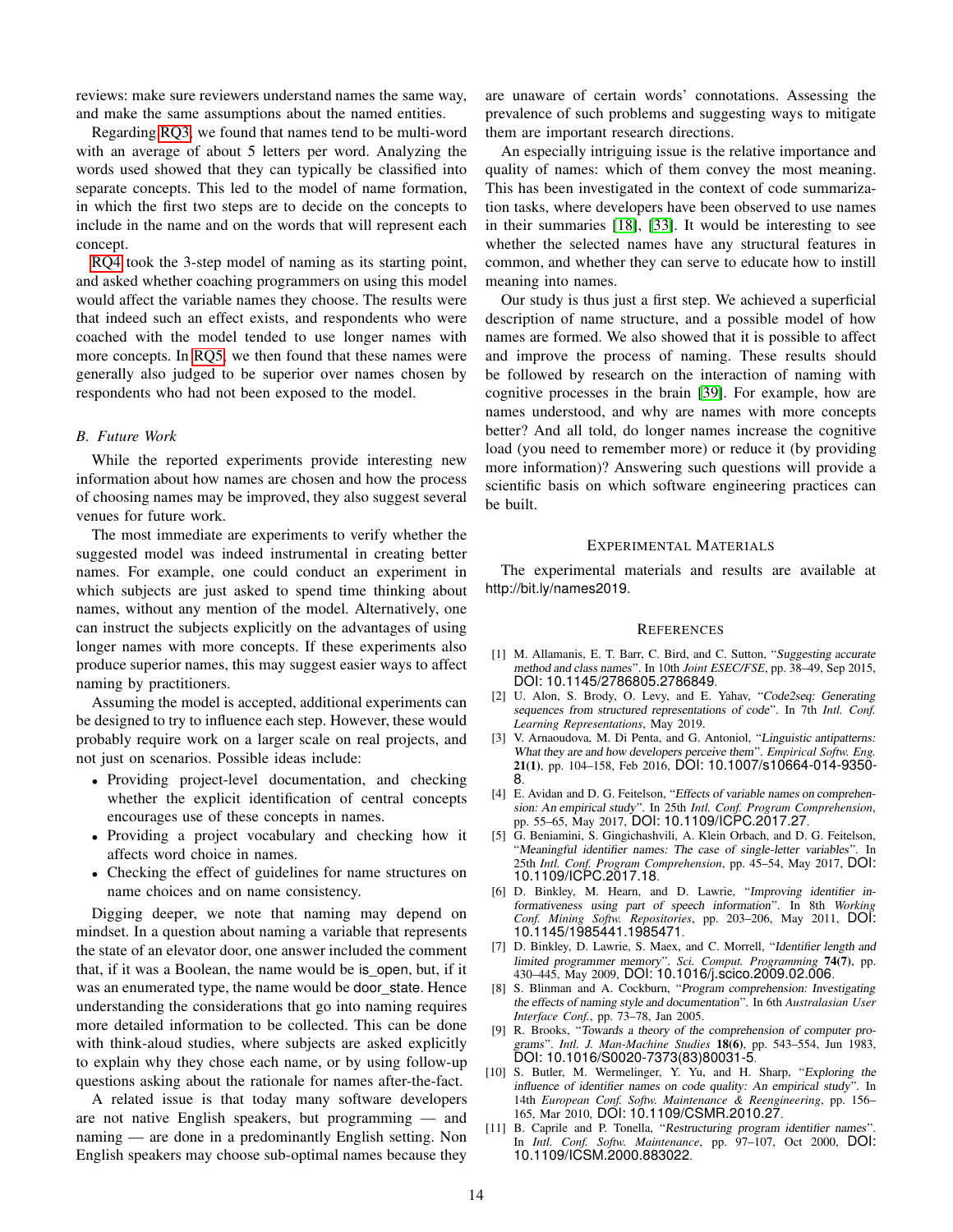- <span id="page-14-0"></span>[12] F. Deißenböck and M. Pizka, "Concise and consistent naming". In 13th *IEEE Intl. Workshop Program Comprehension*, pp. 97–106, May 2005, DOI: 10.1109/WPC.2005.14.
- <span id="page-14-22"></span>[13] S. Fakhoury, D. Roy, Y. Ma, V. Arnaoudova, and O. Adesope, "Measuring the impact of lexical and structural inconsistencies on developers' cognitive load during bug localization". *Empirical Softw. Eng.* 2019, DOI: 10.1007/s10664-019-09751-4.
- <span id="page-14-25"></span>[14] D. Falessi, N. Juristo, C. Wohlin, B. Turhan, J. Münch, A. Jedlitschka, and M. Oivo, "Empirical software engineering experts on the use of students and professionals in experiments". *Empirical Softw. Eng.* 23(1), pp. 452–489, Feb 2018, DOI: 10.1007/s10664-017-9523-3.
- <span id="page-14-28"></span>[15] D. G. Feitelson, "From repeatability to reproducibility and corroboration". *Operating Syst. Rev.* 49(1), pp. 3–11, Jan 2015, DOI: 10.1145/2723872.2723875.
- <span id="page-14-6"></span>[16] G. W. Furnas, T. K. Landauer, L. M. Gomez, and S. T. Dumais, "The vocabulary problem in human-system communication". *Comm. ACM* 30(11), pp. 964–971, Nov 1987, DOI: 10.1145/32206.32212.
- <span id="page-14-1"></span>[17] E. M. Gellenbeck and C. R. Cook, "An investigation of procedure and variable names as beacons during program comprehension". In *Empirical Studies of Programmers: Fourth Workshop*, J. Koenemann-Belliveau, T. G. Moher, and S. P. Robertson (eds.), pp. 65–81, Intellect Books, 1991.
- <span id="page-14-10"></span>[18] S. Haiduc, J. Aponte, and A. Marcus, "Supporting program comprehension with source code summarization". In 32nd *Intl. Conf. Softw. Eng.*, vol. 2, pp. 223-226, May 2010, DOI: 10.1145/1810295.1810335.
- <span id="page-14-27"></span>[19] E. Hill, D. Binkley, D. Lawrie, L. Pollock, and K. Vijay-Shanker, "An empirical study of identifier splitting techniques". *Empirical Softw. Eng.* 19(6), pp. 1754–1780, Dec 2014, DOI: 10.1007/s10664-013- 9261-0.
- <span id="page-14-7"></span>[20] A. Hindle, E. T. Barr, M. Gabel, Z. Su, and P. Devanbu, "On the naturalness of software". *Comm. ACM* 59(5), pp. 122–131, May 2016, DOI: 10.1145/2902362.
- <span id="page-14-15"></span>[21] J. Hofmeister, J. Siegmund, and D. V. Holt, "Shorter identifier names take longer to comprehend". In 24th *IEEE Intl. Conf. Softw. Analysis, Evolution, & Reengineering*, Feb 2017.
- <span id="page-14-24"></span>[22] G. J. Holzmann, "Code clarity". *IEEE Softw.* 33(2), pp. 22–25, Mar/Apr 2016, DOI: 10.1109/MS.2016.44.
- <span id="page-14-26"></span>[23] D. M. Jones, "The new C standard: An economic and cultural commentary", 2009. URL http://www.knosof.co.uk/cbook/cbook1\_2.pdf.
- <span id="page-14-12"></span>[24] D. Lawrie, C. Morrell, H. Field, and D. Binkley, "What's in a name? <sup>a</sup> study of identifiers". In 14th *Intl. Conf. Program Comprehension*, pp. 3–12, Jun 2006, DOI: 10.1109/ICPC.2006.51.
- <span id="page-14-23"></span>[25] V. I. Levenshtein, "Binary codes capable of correcting deletions, insertions, and reversals". *Soviet Physics – Doklady* 10(8), pp. 707–710, Feb 1966.
- <span id="page-14-5"></span>[26] B. Liblit, A. Begel, and E. Sweetser, "Cognitive perspectives on the role of naming in computer programs". In 18th *Psychology of Programming Workshop*, pp. 53–67, Sep 2006.
- <span id="page-14-17"></span>[27] K. Liu, D. Kim, T. F. Bissyandé, T. Kim, K. Kim, A. Koyuncu, S. Kim, and Y. Le Traon, "Learning to spot and refactor inconsistent method names". In 41st *Intl. Conf. Softw. Eng.*, May 2019.
- <span id="page-14-2"></span>[28] R. C. Martin, *Clean Code: A Handbook of Agile Software Craftmanship*. Prentice Hall, 2009.
- <span id="page-14-9"></span><span id="page-14-4"></span>[29] S. McConnell, *Code Complete*. Microsoft Press, 2nd ed., 2004.
- [30] H. Osman, A. van Zadelhoff, D. R. Stikkolorum, and M. R. V. Chaudron, "UML class diagram simplification: What is in the developer's mind?" In 2nd *Workshop Empirical Studies Softw. Modeling*, art. no. 5, Oct 2012, DOI: 10.1145/2424563.2424570.
- <span id="page-14-18"></span>[31] V. Raychev, M. Vechev, and A. Krause, "Predicting program properties from "big code"". In 42nd *Ann. Symp. Principles of Programming Languages*, pp. 111–124, Jan 2015, DOI: 10.1145/2775051.2677009.
- <span id="page-14-8"></span>[32] J. Rilling and T. Klemola, "Identifying comprehension bottlenecks using program slicing and cognitive complexity metrics". In 11th *IEEE Intl. Workshop Program Comprehension*, pp. 115–124, May 2003.
- <span id="page-14-29"></span>[33] P. Rodeghero, C. Liu, P. W. McBurney, and C. McMillan, "An eyetracking study of Java programmers and application to source code summarization". *IEEE Trans. Softw. Eng.* 41(11), pp. 1038–1054, Nov 2015, DOI: 10.1109/TSE.2015.2442238.
- <span id="page-14-3"></span>[34] F. Salviulo and G. Scanniello, "Dealing with identifiers and comments in source code comprehension and maintenance: Results from an ethnographically-informed study with students and professionals". In 18th *Intl. Conf. Evaluation & Assessment in Softw. Eng.*, art. no. 48, May 2014, DOI: 10.1145/2601248.2601251.
- <span id="page-14-13"></span>[35] G. Scanniello and M. Risi, "Dealing with faults in source code: Abbreviated vs. full-word names". In 29th *Intl. Conf. Softw. Maintenance*, pp. 190–199, Sep 2013, DOI: 10.1109/ICSM.2013.30.
- <span id="page-14-16"></span>[36] A. Schankin, A. Berger, D. V. Holt, J. C. Hofmeister, T. Riedel, and

M. Beigl, "Descriptive compound identifier names improve source code comprehension". In 26th *Intl. Conf. Program Comprehension*, pp. 31– 40, May 2018, DOI: 10.1145/3196321.3196332.

- <span id="page-14-20"></span>[37] J. Siegmund, C. Kästner, S. Apel, C. Parnin, A. Bethmann, T. Leich, G. Saake, and A. Brechmann, "Understanding understanding source code with funcional magnetic resonance imaging". In 36th *Intl. Conf. Softw. Eng.*, pp. 378–389, May 2014, DOI: 10.1145/2568225.2568252.
- <span id="page-14-21"></span>[38] J. Siegmund, N. Peitek, C. Parnin, S. Apel, J. Hofmeister, C. Kästner, A. Begel, A. Bethmann, and A. Brechmann, "Measuring neural efficiency of program comprehension". In 11th *ESEC/FSE*, pp. 140–150, Sep 2017, DOI: 10.1145/3106237.3106268.
- <span id="page-14-19"></span>[39] M.-A. Storey, "Theories, tools and research methods in program comprehension: Past, present and future". *Softw. Quality J.* 14(3), pp. 187–208, Sep 2006, DOI: 10.1007/s11219-006-9216-4.
- <span id="page-14-11"></span>[40] A. Swidan, A. Serebrenik, and F. Hermans, "How do Scratch programmers name variables and procedures?" In 17th *IEEE Intl. Working Conf. Source Code Analysis & Manipulation*, pp. 51–60, Sep 2017, DOI: 10.1109/SCAM.2017.12.
- <span id="page-14-14"></span>[41] A. A. Takang, P. A. Grubb, and R. D. Macredie, "The effects of comments and identifier names on program comprehensibility: An experimental investigation". *J. Prog. Lang.* 4, pp. 143–167, Sep 1996.

#### APPENDIX: THE SURVEY QUESTIONS

#### *C. Minesweeper*

Minesweeper is a known simple game defined as follows:

- The player is initially presented with a grid of undifferentiated squares.
- Some randomly selected squares, unknown to the player, contain "mine".
- The game is played by revealing squares of the grid by clicking them. One of the following will happen:
	- If a square containing a mine is revealed, the player loses the game.
	- If no mine is revealed, a digit is displayed in the square, indicating how many adjacent squares contain mines.
	- If there are no adjacent mines, a set of squares is revealed - all the empty squares until (and including) the boundary with numbered squares.
- The game purpose is to reveal all mine-free squares in the shortest time.
- 1) Are you familiar with this game?
- 2) The game's level of difficulty depends on the grid size and the number of mines in it. Write a function signature for a function which receives the above parameters and returns the level of difficulty of the game.
- 3) How would you call the variable which holds the game time?
- 4) We will have a data structure which assigns a number to each square in the board as follows:
	- $-1$  if the tile contains a mine
	- The number of mines in the adjacent squares otherwise
	- How will you name this data structure?
- 5) What do you think is the function of the following interface: expose(row, col)?

# *D. Salary*

In a large chewing gum company, workers earn hourly (NIS). Every employee has a fixed hourly wage value.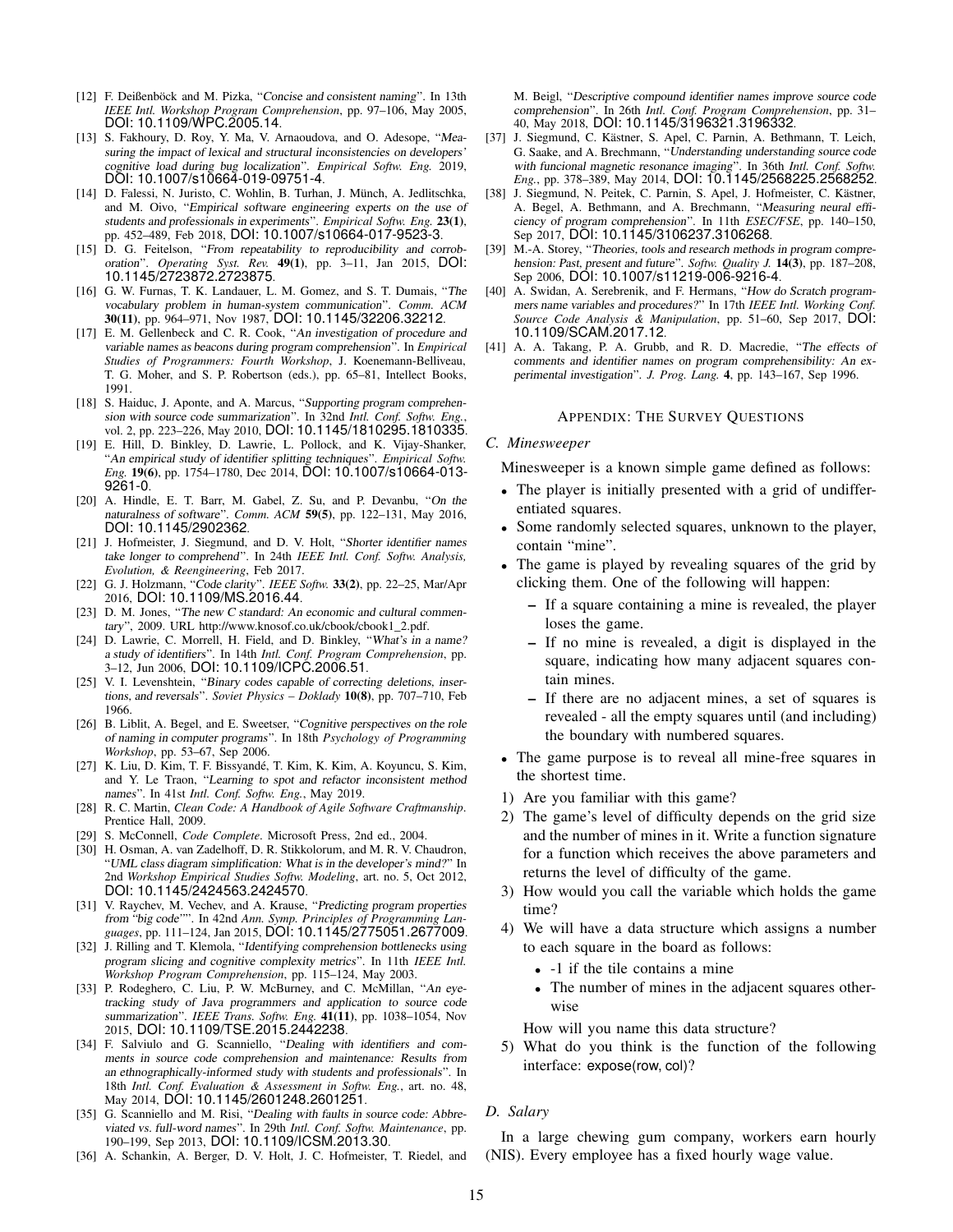- 1) Given the following interface: pay (hours, rate)
	- What do you think the interface does?
- 2) What is the purpose of hours parameter?
- 3) What is the purpose of rate parameter?
- 4) Implement the interface.

Purim is right around the corner and the Mishlochei Manot cause an increased demand for chewing gum. To overcome this the factory manager encourages employees to work overtime as follows:

- A full-time position requires 45 weekly work hours.
- After 45 weekly work hours, the hourly wage for the employee increases by 10 ILS.

To implement this some variables were added:

- A constant containing the value 45
- A variable for the hourly wage during overtime pay
- 1) Name the constant containing the value 45.
- 2) Name the variable for the hourly wage during overtime pay.

# *E. Maze [alternative version with "labyrinth"]*

Columbus the mouse lives in a maze, in which every day cheese is placed at a different location and he would like to find out where is the cheese hidden. Columbus is a pedantic mouse, and so he traverses all the rooms in an orderly fashion. Specifically he does not re-enter a room which he already visited.

Assuming you will be asked to write a program for Columbus' algorithm,

- 1) How would you call the variable holding the location of the cheese today?
- 2) How would you call the variable (or data structure) keeping track of where has he already visited?
- 3) How would you call the data structure describing the maze?

## *F. Tic-Tac-Toe [alternative version with "game grid"]*

Assuming you would need to write a program for playing Tic-Tac-Toe,

- 1) How would you name the variable (or data structure) describing the current state of the game board?
- 2) The implementation includes a function makeTurn(int row, int col). What do you think it does?
- 3) What is the purpose of the "row" parameter?
- 4) What is the purpose of the "col" parameter?
- 5) Playing requires displaying the board to the user. Propose a function signature for this purpose (function name + parameters).

## *G. File Management*

A computer program manages files. Files can be added or deleted, and for each file, its size and name are stored. Assuming you would need to write a program implementing the file manager,

- 1) The implementation contains a class which describes a file within the system. How would you name the field describing the file's size?
- 2) The implementation contains a function arrangeFilesBy-Name(files). In your opinion, what does it do?
- 3) What is the role of the parameter? what is its type?
- 4) What do you think it returns?
- 5) The implementation includes a function that receives a file, by how much we want to increase it, and the available space on the disk, and checks whether there is enough space. Suggest a signature for this function.

# *H. Ice Cream Sandwich*

Summer is coming and Ori is planning to make some money during his break. Ori loves ice cream and has a great ice cream sandwich recipe. To make one sandwich the following 3 ingredients are needed:

- 2 chocolate biscuits
- Half a cup vanilla ice cream
- 20x10 cm wrapping paper
- 1) Write an API function signature to help Ori calculate, given the quantities of ingredients he has, how many sandwiches he can produce.
- 2) What do you think profit (units, cost, price) function does?
- 3) What is the purpose of the "units" parameter?
- 4) What is the purpose of the "cost" parameter?
- 5) What is the purpose of the "price" parameter?

## *I. Elevator*

The elevator in the CS building has broken. Parts of the control system's code were deleted and now students were asked to re-implement them. You have the following functions available for use:

- Open door.
- Close door.
- Go down a number of floors.
- Go up a number of floors.
- as well as a field indicating the current position of the elevator. Following is a piece of code implemented by Stav:

```
if (var1>var2)
    direction = "Up"
    var3 = var1 - var2goUp(var3)
```
if (var1<var2)

```
direction = "Down"
var3 = var2 - var1goDown(var3)
```
The original variable names have been replaced by var1, var2, var3.

- 1) What does this code do?
- 2) Replace var1 with a name you would have used.
- 3) Replace var2 with a name you would have used.
- 4) Replace var3 with a name you would have used.
- 5) How would you call the variable describing the state of the elevator's door (open/closed)?